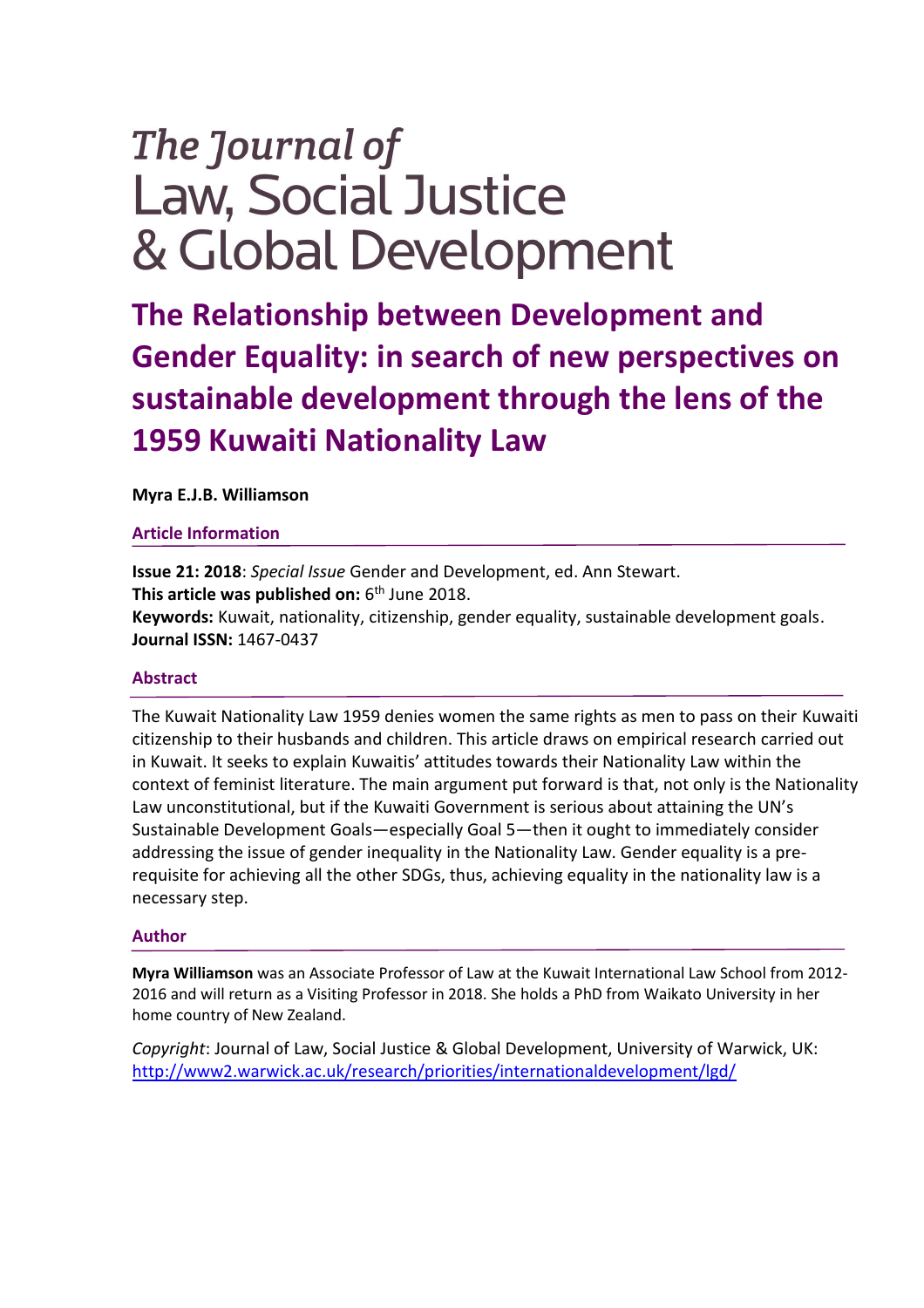*The Kuwaiti Government has honoured all international obligations toward women.* Sheikha Latifa Al-Fahad Al-Salem Al-Sabah<sup>1</sup>

## **Introduction**

<u>.</u>

This article addresses several overlapping issues: sustainable development, gender justice, human rights, nationality and the links between these concepts (Kuwait Times, 2017). <sup>2</sup> The article begins by considering whether Kuwait is a 'developed' or 'developing' state and then it provides a brief overview of gender and development in Kuwait. Next, it examines the Kuwait Nationality Law 1959 to ascertain the connection between gender equality and sustainable development. The central argument is that equal rights to citizenship between male and female citizens is the most fundamental human right which should be prioritised to achieve all other sustainable development goals. Gender equality in citizenship laws will not guarantee the realisation of all development goals, but it is a necessary step. The article draws on empirical research conducted by the author. This research revealed that when asked about their citizenship rights, many educated Kuwaiti women do not feel entitled to, and do not even seek to aspire to, traditional notions of gender equality. This article tries to articulate the survey respondents' perspectives and explain this phenomenon. However, the article does not attempt to address other areas concerning women's rights and development, such as domestic workers' rights. It does not go so far as to argue that foreign domestic workers in Kuwait should be granted citizenship as a means of protecting their human rights, an argument made elsewhere.<sup>3</sup> Recently, laws have been passed which are aimed at improving the lot of

foreign domestic workers but the effectiveness (or otherwise) of those laws is beyond the scope of this article.<sup>4</sup>

## **Kuwait: developing or developed?**

Law and development has traditionally been concerned with the relationship between legal systems and 'development' (the social, political and economic changes) in Third World countries. The term 'Third World' has fallen out of favour and has been replaced with 'developing countries', 'developing economies' and the 'global South'. The exact meaning of these terms is somewhat unclear. The group of countries that fit the usual description of 'Third World', 'developing' or 'Global South' include the low percapita income counties of Africa, Asia, Latin America and the South Pacific. Kuwait is not part of the 'First World', since it was not a capitalist, developed, industrialised country aligned with the US either during or after World War II.<sup>5</sup> It was not part of the Eastern Bloc and therefore it does not fit into the 'Second World'.<sup>6</sup> Therefore, Kuwait must have been part of the Third World. Third World countries are now usually referred to as 'developing countries' but Kuwait is not always included in lists of them (IUGG, 2016). According to the World Bank, Kuwait is a 'high-income' country (World Bank, 2017) and the Human Development Index (HDI) classifies Kuwait as one of the 49 countries that enjoy very high human development.<sup>7</sup> Therefore, the data confirms Kuwait is a high-income developing country (UN Department of Economic and Social Affairs, 2018). This seems reasonable if we include *social, political and economic development*. Kuwait is obviously doing very well on the *economic*

<sup>1</sup> Kuwaiti Woman Affairs Committee Chairperson Sheikha Latifa Al-Fahad Al-Salem Al-Sabah, making a statement on her departure to New York to take part in the 61<sup>st</sup> Session of the UN's Commission on the Status of Women, 13-24 March 2017 (Kuwait Times, 2017). <sup>2</sup> The research for this paper was originally conducted for the purposes of a paper presentation at the University of Warwick in a symposium entitled 'Beyond Development? New Imagineries of Law and Social Justice', held at Warwick University from 21-23 April 2016. <sup>3</sup> For example, see Rafael (no date) who argues that foreign domestic workers' rights would be better protected if they were granted Kuwaiti citizenship. This is arguably a step too far; change will need to be more incremental to succeed. For other perspectives on the experiences of foreign domestic workers in Kuwait see Ahmad (2017).

<sup>4</sup> For an overview of the 2015 legislative changes, see Human Rights Watch (2015).

<sup>5</sup> For a brief definition of 'First World' and a list of 'First World countries' see Nations Online (2017) The First World includes NATO countries and outliers such as Japan, Israel, New Zealand and Australia.

<sup>6</sup> The 'Second World' consisted of the former communist-socialist industrialist states, those within the sphere of influence of the former USSR: see Nations Online (2017).

 $7$  Note that Kuwait is ranked 48<sup>th</sup> out of 49 countries on that list: see UNDP (2015). Of the 49 countries, Kuwait has the second-highest GNI per capita (\$83,961), second only to Qatar (\$123,124), whereas Montenegro (the only country ranked lower than Kuwait) has the lowest GNI of all 49 countries (\$14,558).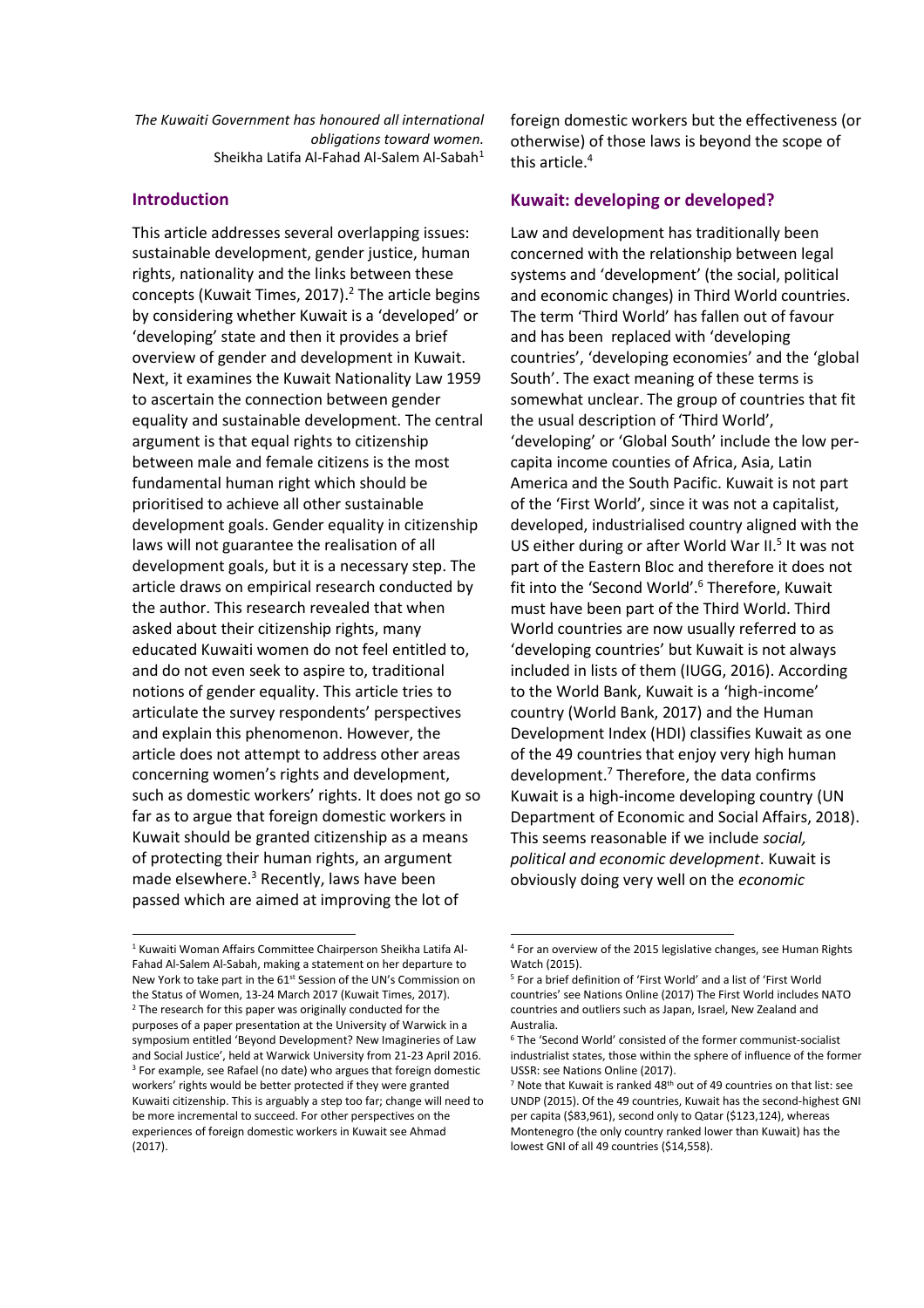measure.<sup>8</sup> It is somewhat less 'developed' in terms of *social* and *political* measures, as will be discussed below.

# **Gender equality and development in Kuwait: an overview**

Kuwait is the oldest democracy of the six Gulf Cooperation Council (GCC) states. It became independent from the United Kingdom in 1961 and promulgated its constitution in 1962. However, Kuwaiti women only obtained the right to vote and stand for election in 2005. $9$  The first four women to be elected to the National Assembly took office in 2009 (Worth, 2009). Women still have a very limited political role. In the 2016 general elections, only one woman was elected to the 50-member National Assembly.<sup>10</sup> Only two women serve in the fifteen-member Executive.<sup>11</sup> Even countries that have low levels of economic development gave women basic political rights much earlier than Kuwait. The United Nation's list of 'Least Developed Countries' (See UNCTD, 2016) shows that economic and political development do not necessarily correlate: performing well on the former does not necessarily mean performing well on the latter. Most of the 'Least Developed Countries' easily out-perform Kuwait in terms of women's political empowerment. Rwanda, for example, is one of the Least Developed Countries, but women make up 64 percent of its parliament compared with two percent of Kuwait's National Assembly (World Bank, 2018). Zambia is also on the list of Least Developed Countries but Zambian women got the

<u>.</u>

right to vote in  $1962.<sup>12</sup>$  Out of the 48 Least Developed Countries only two of them perform worse than Kuwait regarding women's representation in parliament.<sup>13</sup> Thus, when *political* and *social* (and not just *economic*) measures are taken into account, Kuwait fits into the 'developing' category. In 2003, Kuwait's Ministry of Planning stated: '[d]espite its affluence, Kuwait is also classified as a developing country. As such it is expected to report on progress achieved in realizing the Millennium Development Goals (MDGs)' (Ministry of Planning, 2003). Kuwait reportedly achieved most of the MDGs by 2003. That year, Kuwait stated that it had already achieved goal 1 (eradicating extreme poverty and hunger for all its citizens) $14$  and it had achieved goal 2 (achieving universal primary education) 13 years ahead of target.<sup>15</sup> Achieving goal 3, promoting gender equality and empowerment of women, proved to be more difficult. Target 3.3 (which called on states to increase the proportion of seats in parliament held by women) was especially problematic, given that Kuwaiti women were not allowed to vote or stand for election to the legislature at that time.<sup>16</sup> Yet even in 2018—thirteen years after the right to vote and stand for public office was granted there is only one woman in the National Assembly and two women in the Cabinet. Achieving gender equality remains a challenge. To meet the SDGs' gender equality targets new solutions will need to be explored, and there will need to be an acknowledgement that the government has not already achieved all of its goals for women (See Kuwait Times, 2017).



<sup>8</sup> As confirmed by the World Bank's classification, the HDI's measurement of its GNI per capita, and the fact that its currency is the most valuable in the world. The Kuwaiti Dinar is the most valuable currency in the world and has held that rank since 2013 (Volsky, 2016). One Kuwaiti Dinar is currently worth approximately \$3.33 US dollars.

<sup>&</sup>lt;sup>9</sup> An amendment to the Electoral Act No 35 1962 was made by Act No 17 of 2005, which granted Kuwaiti women full and equal rights with Kuwaiti men to vote for, and to stand for, Parliament. The first four women were elected to the Kuwaiti Parliament in 2009.

<sup>10</sup> Safaa Al-Hashem was elected to the Kuwaiti National Assembly in the 2016 elections. She is currently the only female Member of Parliament.

<sup>&</sup>lt;sup>11</sup> Currently, Hind Sabeeh Barrak Al-Sabeeh is the Minister of Social Affairs and Labour and the Minister of State for Economic Affairs (since 2014); Dr Jenan Mohsen Hassan Ramadan is the Minister for Housing Affairs and the Minister of Services Affairs since 12 December 2017 (Kuwait News Agency, 2017). Every member of the Executive is appointed personally by the Amir, the hereditary head of state.

<sup>&</sup>lt;sup>12</sup> All the countries on the Least Developed Countries list gave women the right to vote before Kuwait.

<sup>&</sup>lt;sup>13</sup> Vanuatu and Yemen (See World Bank, 2018). The figures will change frequently, from election to election.

<sup>&</sup>lt;sup>14</sup> In 2003 when Kuwait reported on its progress towards achieving the MDGs, Kuwait stated that: 'the average expenditure of the Kuwaiti poor is about ten times higher than the international poverty line of \$US1.08 per day. *On the basis of the above it is perhaps reasonable to conclude that as far as income poverty is concerned Kuwait has already eliminated extreme poverty for its citizens*' (State of Kuwait Ministry of Planning, 2003: 5).

<sup>15</sup> '*It seems fair to conclude that the MDG indicator on literacy has already been achieved by Kuwait nearly 13 years ahead of time*' (emphasis in the original) (State of Kuwait Ministry of Planning, 2003: 7).

 $^{16}$  The Kuwaiti legislature is known as the Majlis Al Umma, which is usually translated as the National Assembly.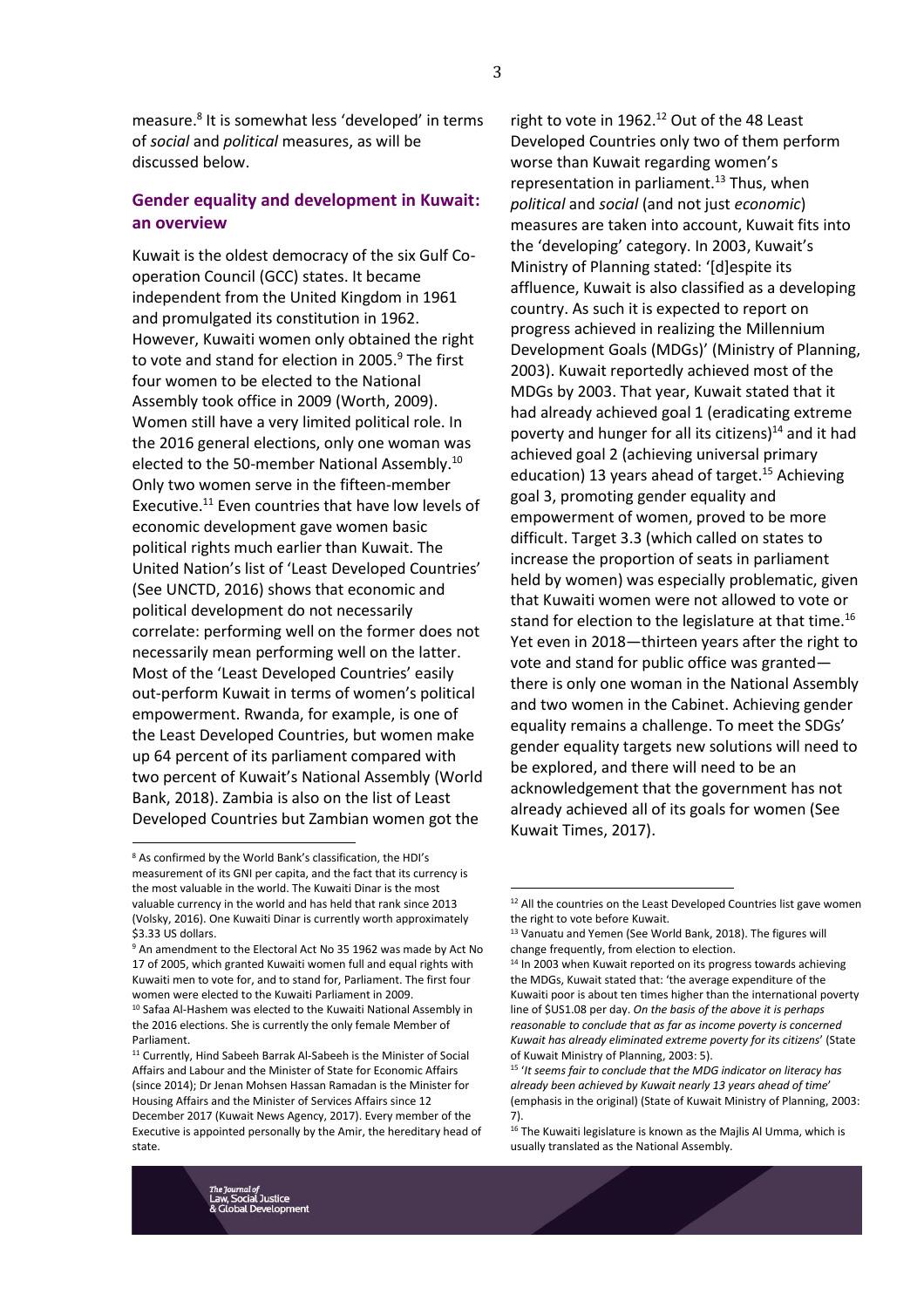#### **The SDGs, gender equality and citizenship**

The MDGs 'expired' in 2015 and were immediately replaced by the SDGs. The 17 SDGs, and their 169 targets, are supposed to 'build on' the MDGs and 'complete what [the MDGs] did not achieve' (UN General Assembly, 2015). Gender equality is even more prominent in the SDGs so for the next 15 years, gender equality should be front-and-centre of the UN's development agenda. $^{17}$ 

The SDG goals are 'indivisible and integrated'.<sup>18</sup> The word 'integrated' is used repeatedly (UN General Assembly, 2015). <sup>19</sup> Thus, failing to achieve goal 5 (gender equality) will impact a state's ability to achieve the other SDGs. Gender equality is a theme that is prominent throughout the whole General Assembly resolution that adopted the SDGs.<sup>20</sup> Achieving gender equality and empowering women and girls is a fundamental part of achieving the SDGs *in their entirety*. <sup>21</sup> Goal 5 states that:

> The achievement of full human potential and of sustainable development is not possible if one half of humanity continues to be denied its full human rights and opportunities (…) *All forms of discrimination and violence against women and girls will be eliminated, including through the engagement of men and boys.* The systematic mainstreaming of a gender perspective in the implementation of

 $\overline{a}$ 

the Agenda is crucial (UN General Assembly, 2015: 20, emphasis added).

Unlike the gender equality goal in the MDGs, which had just one target, $^{22}$  goal 5 in the SDGs has nine targets (UN General Assembly, 2015). Each country must objectively assess how well it is performing in relation to those nine targets. Kuwait is generally performing well, but it is argued here that the current nationality laws will cause Kuwait to fall short of attaining the SDG targets 5.1 and 5.c. $^{23}$  The following two sections respectively set out Kuwait's limitations on women in terms of transmitting their citizenship, followed by a summary of the author's research into student attitudes towards the law and a theoretical analysis of those responses.

#### **Nationality law and gender in Kuwait**

Men around the world experience few limitations on their ability to pass their nationality/citizenship to their non-citizen wife and children.<sup>24</sup> Kuwait is one of twenty-seven countries that currently place limits on a woman's ability to transmit her citizenship. The Pew Research Center suggests that historically (around 60 years ago) many countries had laws that restricted women's ability to transmit their citizenship. Those laws have been gradually phased out with much progress occurring in the past five years, especially in relation to nations' obligations under the UN Convention for the Elimination of Discrimination Against Women (CEDAW). Nevertheless, one in seven countries still has gender discrimination incorporated into its citizenship laws:

 $\overline{a}$ 

<sup>&</sup>lt;sup>17</sup> The preambular paragraph 3 of the UNGA Doc A/RES/70/1 states: 'The 17 Sustainable Development Goals and the 169 targets…seek to realize the human rights of all and to achieve gender equality and the empowerment of all women and girls. They are integrated and indivisible and balance the three dimensions of sustainable development: the economic, social and environmental.' (UN General Assembly, 2015).

<sup>&</sup>lt;sup>18</sup> This phrase occurs in numerous parts of the UN General Assembly resolution that adopted the 17 SDGs.

<sup>&</sup>lt;sup>19</sup> The word 'integrated' is used seventeen times in that resolution and the word 'indivisible' five times. There is a clear emphasis on the idea that the goals cannot be separated from one another. <sup>20</sup> The word 'gender' is mentioned 16 times in UNGA Doc A/Res/70/1; 'gender equality' is mentioned 9 times, 'women' is mentioned 30 times and 'girls' is mentioned 15 times. As a point of comparison, 'poverty' is mentioned 28 times, 'disease' is mentioned 8 times and 'HIV/Aids' is mentioned twice. When reading the resolution as a whole, it is clear that gender equality looms large as a priority. <sup>21</sup> 'Realizing gender equality and the empowerment of women and girls will make a crucial contribution to progress across all the Goals and targets' (UN General Assembly, 2015: 20).

<sup>&</sup>lt;sup>22</sup> See the MDGs, Goal 3, target 3.1 whereby states were to 'eliminate gender disparity in primary and secondary education, preferably by 2005, and in all levels of education no later than 2015'. Thus, the only target related to education for girls. There were three 'indicators of progress': '3.1 Ratios of girls to boys in primary, secondary and tertiary education; 3.2 Share of women in wage employment in the non-agricultural sector; 3.3 Proportion of seats held by women in national parliament' (UNICEF, 2008).

<sup>&</sup>lt;sup>23</sup> SDG target 5.1 calls to 'End all forms of discrimination against all women and girls everywhere"; target 5.c calls on states to 'Adopt and strengthen sound policies and enforceable legislation for the promotion of gender equality and the empowerment of all women and girls at all levels' (UNICEF, 2008).

<sup>&</sup>lt;sup>24</sup> Citizenship and nationality are two slightly different concepts but they are used interchangeably here because the Kuwaiti law that determines citizenship rights is translated in English as '…The Law of Kuwaiti *Nationality*'. It seems logical, then, to use them as synonymous in this context.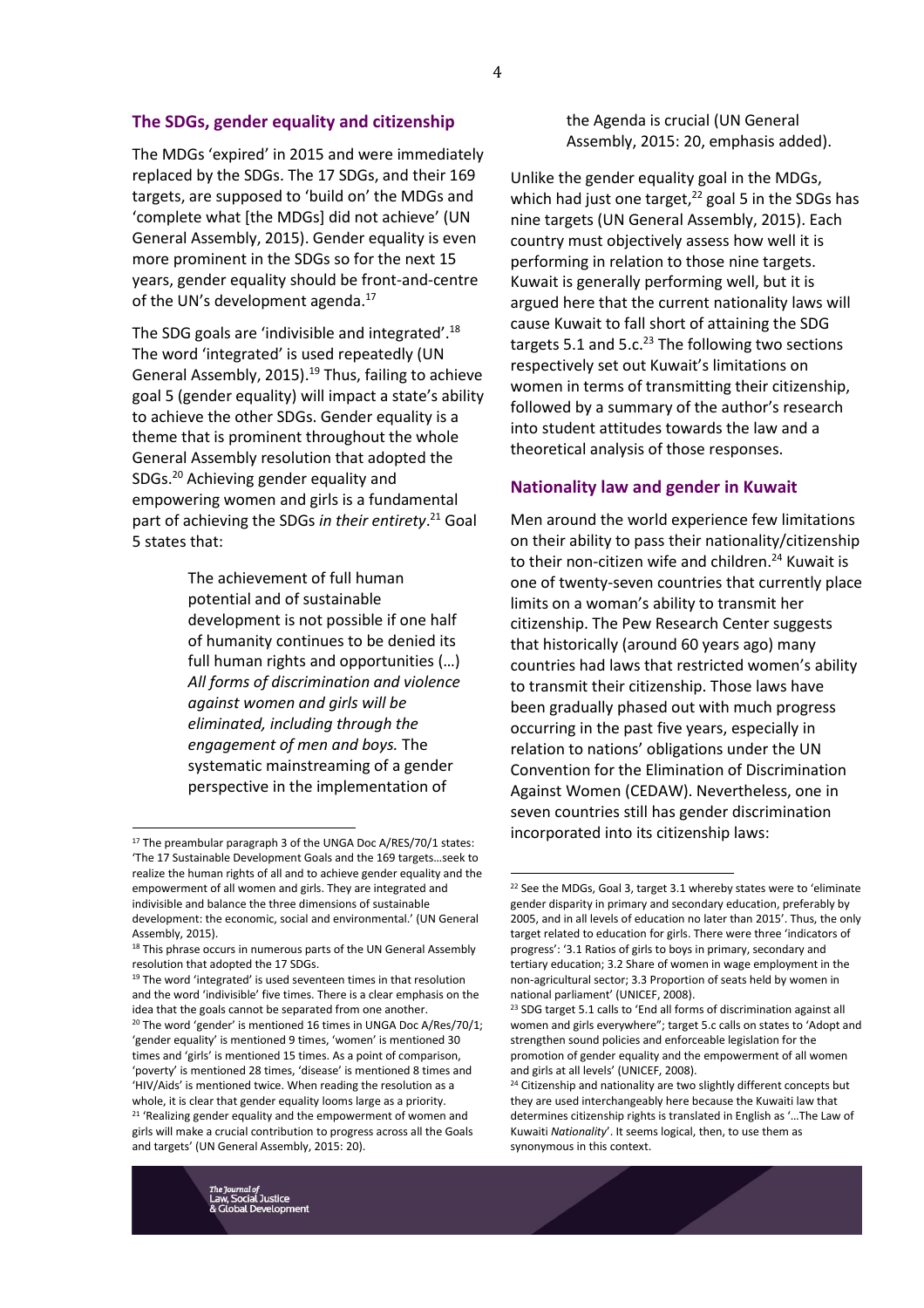These restrictions are most prevalent in the Middle East and North Africa, where 12 out of 20 countries have such laws (…) Eight countries in Sub-Saharan Africa include nationality laws or policies that limit women's ability to pass citizenship to their children (…) Five countries in the Asia-Pacific region and two in the Americas also have [such] laws or policies... (Theodorou, 2014).

Kuwait's citizenship criteria is set out in the law which may be referred to in English as Amiri Decree No 15 for the year 1959 Regarding the Law of Kuwaiti Nationality ('the Nationality Law'). It predates the Kuwaiti Constitution of 1962 and thus is one of the earliest and most important laws in Kuwait. The English translation of the Nationality Law defines a Kuwaiti: 'Kuwaitis are basically the natives of Kuwait since 1920, and who have maintained their normal residence in it until the day of publishing this law (…)' (UNHCR translation, 2017). Article 3 provides that a person shall be deemed a Kuwaiti if he is born in or outside Kuwait and 'be of a Kuwaiti parent' (UNHCR translation, 2017: Article 2) or 'whose father is a Kuwaiti national' (UNHCR translation, 2017: Article 2) (those are alternatives, depending on the translation). Apparently, the correct translation is that a child born in or outside of Kuwait to a Kuwaiti *father* is a Kuwaiti citizen.<sup>25</sup> Thus, the law is quite explicit in setting up a clear gender inequality in favour of men.

The limitations on passing nationality to children can be a major cause of statelessness. In this regard, the Kuwaiti Nationality Law attempts to counteract this to some extent by providing that children who are born to a Kuwaiti mother, whose father is unknown or whose kinship to his father is not proven, shall be Kuwaiti; the same will apply to an orphan born in Kuwait whose parents are both unknown (UNHCR translation, 2017: Article 3). However, as the following two sections outline,

<sup>25</sup> According to the English-speaking librarian at the Kuwait International Law School, Mr Khalid Al Mutairi, the grammar used in the original Arabic version of Article 2 refers to the child of a Kuwaiti *man,* not a Kuwaiti *parent.* Thus, it is observed that the Salah Al Jassim translation of this article is incorrect because it conveys the false impression that a child of a Kuwaiti *parent* is also a Kuwaiti.

a Kuwaiti woman's ability to pass her nationality to her spouse and her children are very limited.

*The ability to pass nationality to children* A Kuwaiti man's nationality is automatically transmitted to his children. He can also transmit his nationality to a foreign-born wife in some circumstances. For women, the situation is far more complex. Article 5 delineates how a Kuwaiti mother married to a non-Kuwaiti husband might transmit her citizenship to her children. Article 5 does not provide any rights *per se.* It states that it *may be permissible*, by virtue of a decree, upon application to the Minister of the Interior, to grant nationality to a child who is born to a Kuwaiti mother. There are stringent conditions that must be satisfied: the child must have maintained his residence in Kuwait until he has reached legal age (in Kuwait the age of majority is 21); and his foreign father must be either a prisoner of war or have irrevocably divorced his mother or have died.<sup>26</sup> These conditions are difficult to satisfy, and even if they are met, the discretion to grant the child nationality ultimately rests with the Minister – there is no automatic right for a child of a Kuwaiti mother to gain nationality. By comparison, none of these hurdles applies to the child of a Kuwaiti father.

*The ability to pass nationality to the spouse* In terms of passing nationality from one spouse to the other, Articles 7, 8, 9 and 10 of the Nationality Law are most relevant. Article 7 covers the (rare) situation where a foreign man acquires Kuwaiti citizenship and it provides for the possibility of such men transmitting their acquired Kuwaiti citizenship to their foreign wives.<sup>27</sup> Article 8 relates to a Kuwaiti man marrying a foreign woman. If a Kuwaiti man marries a foreigner she can, after five years of marriage, request that she be granted Kuwaiti nationality. This decision is at the discretion of the Minister of the Interior. Anecdotal evidence suggests that wives who are

l

<sup>&</sup>lt;sup>26</sup> This is the author's paraphrasing of Article 5 of the Nationality Law since the two translations used here (Salah Al Jassim and Refworld) differ slightly.

 $27$  Article 7 states that the foreign wife who marries a Kuwaiti man (who has acquired citizenship) would have to declare her desire to have Kuwaiti nationality within a year of her husband having acquired nationality. This scenario would be rare since there are few situations where foreign men are able to acquire Kuwaiti citizenship.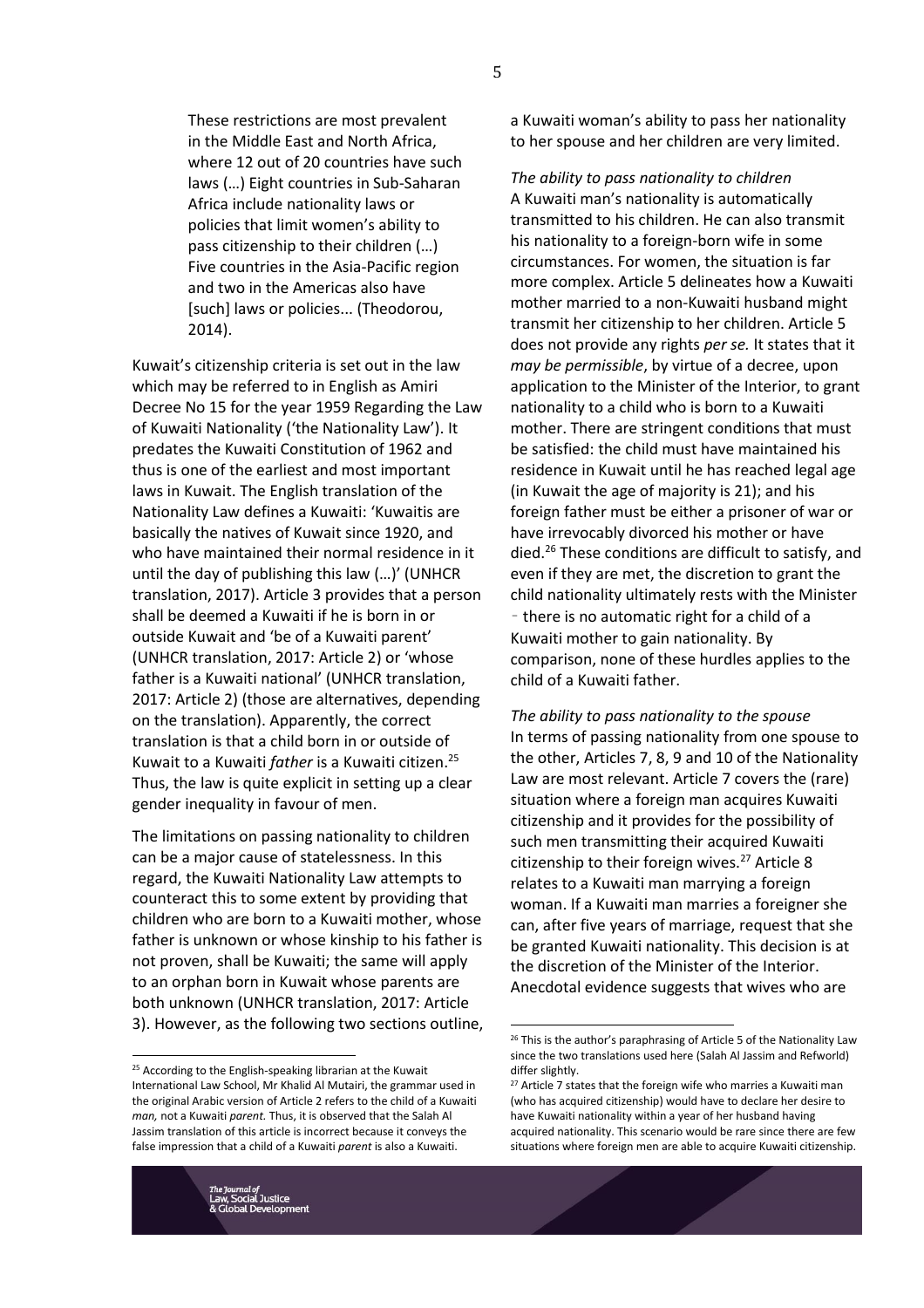originally from GCC states are often granted citizenship before the five year period has elapsed.<sup>28</sup> If a foreign woman acquires nationality from her Kuwaiti husband in accordance with Article 8, she will not lose that nationality when the marriage ends unless she regains her original nationality (UNHCR translation, 2017: Article 9).<sup>29</sup> Note that neither Kuwaiti men nor women are permitted to hold dual nationality.<sup>30</sup>

There are other articles in the Nationality Law that contain quite restrictive elements especially regarding the rights that flow from acquiring Kuwaiti nationality. For example, a woman who acquires nationality from her Kuwaiti husband must wait 20 years before she can vote in a national election and she will never have the right to stand for elected office (UNHCR translation, 2017: article 6). 31

It is clear that a Kuwaiti woman does not have the same rights as a Kuwaiti man to confer her nationality on either her husband (completely impossible) or her children (possible, at the Minister's discretion, if strict conditions are met such as death or divorce). Kuwait's Nationality Law is a textbook example of gender inequality: limitations are placed on Kuwaiti women which are not placed on Kuwaiti men (or, to put it another way, rights are conferred on men which are not conferred on women, merely because they are women). Legally, it is a violation of the Constitution.<sup>32</sup> Practically, this law may severely curtail a Kuwaiti woman's choice of husband. Although a Kuwaiti man may choose to marry any woman and his children will be automatically

 $\overline{a}$ 

deemed Kuwaiti, a Kuwaiti woman must choose only a Kuwaiti man if she wishes her children to be considered Kuwaiti. The Kuwaiti woman who is (un)lucky enough to fall in love with a foreigner takes a great risk in marrying him because, if they settle in Kuwait, their children will most likely grow up as foreigners in their 'own' country. The only way out of that situation is for her husband to die, to be taken as a prisoner of war or for him to irrevocably divorce her. The latter seems to be an increasingly practiced option as women seek rather desperate solutions to avoid the harsh outcomes of the Nationality Law.

# **Kuwaiti perceptions towards the Nationality Law 1959**

Any law needs to be understood within its social, cultural and religious context. All law is a reflection of power but also a reflection of the society from which it emanates. This raises the question of how Kuwaitis themselves feel about their Nationality Law. A delicate balancing act is needed: one must avoid criticizing the law as an outsider yet simultaneously one needs to be open to the idea of defending it, if the law is culturally/religiously appropriate to its society. Cyra Akila Choudhury's observations on the tensions between and within feminism and religion/culture in India, are relevant:

> It is an uncomfortable position to defend one's 'cultural' group from denigration from outsiders on one hand while critiquing the very same use of culture from within…the best way to effect change is through a politics of solidarity – one in which feminists come together to engage in unflinching critique from positions of equality rather than civilizational superiority... (Choudhury, 2015).

That approach seems appropriate: unflinching critique from positions of equality rather than civilizational superiority. With that in mind, the author conducted a small survey of third year LLB students and LLM students at the Kuwait International Law School. The author asked male and female students to complete a brief questionnaire in English on their perceptions

<sup>&</sup>lt;sup>28</sup> In private conversations, students have told the author that this practice is well-known – that Gulf women are given preferential treatment and do not have to wait for five years as the law provides. One student, from Saudi Arabia, mentioned two cases directly connected to her family, wherein citizenship was granted 1 or 2 years after the Saudi wife married her Kuwaiti husband.

<sup>&</sup>lt;sup>29</sup> Note that Article 10 provides: '[a] Kuwaiti woman, who is married to a foreigner, shall not lose her Kuwaiti nationality, unless she acquires the nationality of her husband upon her request'. <sup>30</sup> See UNHCR (2017: Articles 11, 11 bis).

<sup>&</sup>lt;sup>31</sup> The original Article 6 provided for a period of 30 years before the naturalized Kuwaiti could vote but it appears that this was changed to 20 years by Law no 44 of the year 1994.

 $32$  This has been noted by others, for example, see Olimat (2013) wherein he observes that 'the current Kuwaiti law and government policies are clearly in violation of the Constitution because they treat Kuwaiti men differently than Kuwaiti women married to nonnationals.' This issue is discussed in depth below, in section 6.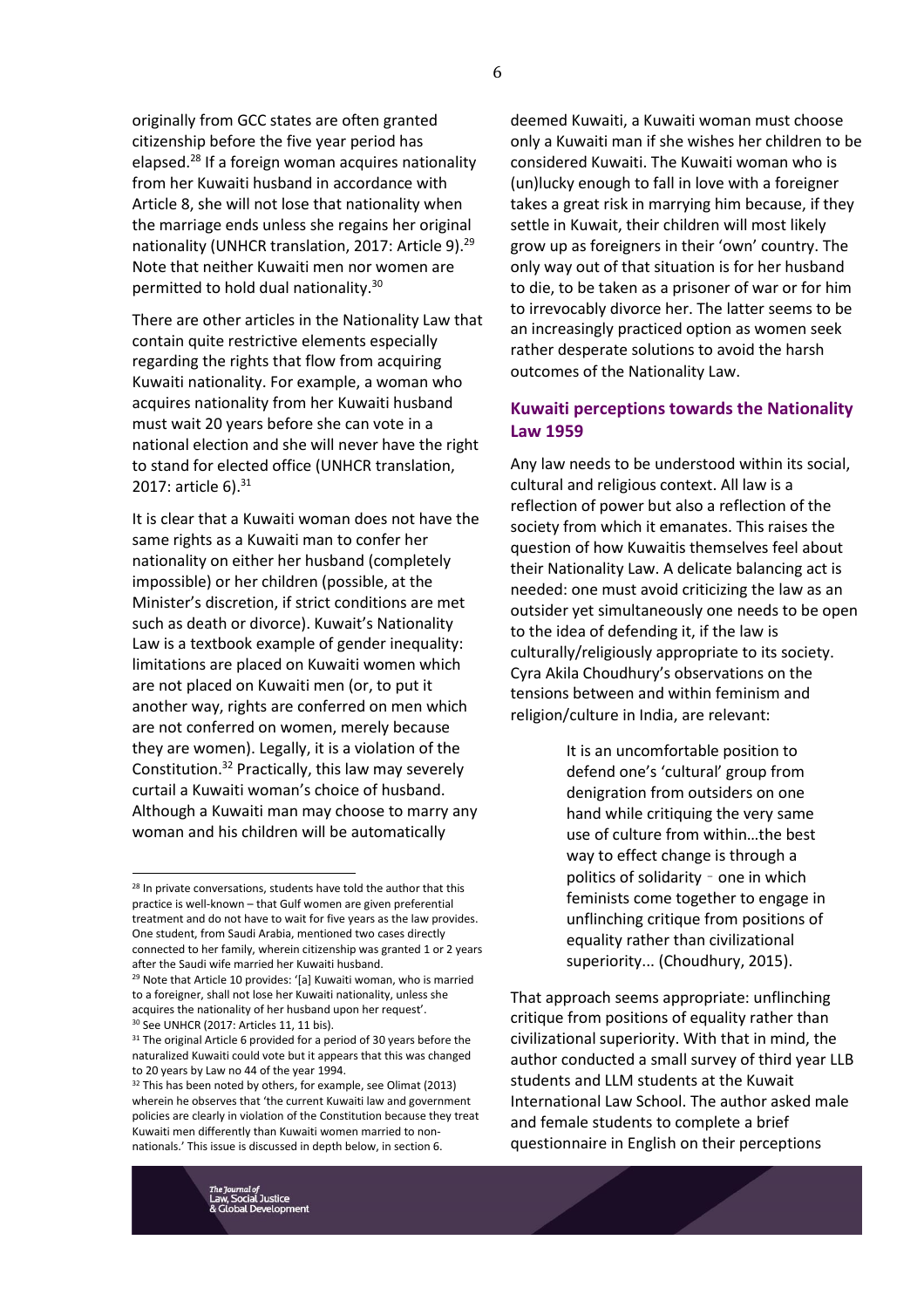towards Kuwait's Nationality Law 1959 (Williamson, 2016). An Arabic translation of the law and the questions was provided, but students were asked to write their responses in English. Out of 36 students who were handed the questionnaire, 20 responded. Those 20 respondents were unintentionally gender imbalanced: there were 17 female and 3 male respondents.<sup>33</sup>

The findings may be summarised as follows. When asked whether Kuwaiti women should be able to *pass on their nationality to their husbands*, five respondents said 'yes' and fifteen said 'no' (Williamson, 2016). Within the group that answered 'no' were all three of the men and twelve out of the seventeen women. On the other hand, when asked if Kuwaiti women should be able to *pass on their nationality to their children,* sixteen respondents said 'yes' (including all of the three men and thirteen of the seventeen women) and one was unsure (Williamson, 2016). The sample was extremely small, just the size of a regular law class, and it would have to be carried out on a much larger scale to be persuasive, but the findings of this small survey showed that these men and women were overwhelmingly opposed to women having the right to pass on their nationality to their spouse. On the other hand, the majority thought that women should be able to pass on their nationality to their children.

## *The student perceptions survey* – *unpacking the results*

The results of this survey, albeit based on a small sample, were emphatic. It is not altogether surprising that many Kuwaiti women do not want the right to pass on their citizenship to their husband or children. Past surveys have shown that many Kuwaiti women did not want the right to vote before it was granted to them in 2005.<sup>34</sup>

To a Western woman it might seem strange that Kuwaiti women do not overwhelmingly desire the same freedom to choose their spouse and pass on their nationality as men enjoy. Kuwaiti men do not ever need to consider the effect of marriage on the nationality of their children; Kuwaiti women must seriously consider it when choosing their husband. This lack of enthusiasm for the right to freely choose their life partner without fear of the repercussions for their children's nationality could be explained by a lack of political awareness and organisation by women or it could be explained by the 'convenience of subservience' as described by Ayesha Jalal (1991: 79). In the context of Pakistan, Jalal argued that economically privileged and educated women played an active role in 'the reproduction of the gender biases underpinning their subservience' (Jalal, 1991: 79). Jalal argued that educated elite women enjoy some benefits in:

> (…) preserving the existing structure of authority, and with it the convenience of a subservience that denies them equality in the public realm but also affords privileges not available to women lower down the rungs of the social hierarchy (1991: 79).

That explanation is plausible in the context of Pakistan where there is a marked urban/rural divide. It has some persuasiveness when applied to the Kuwaiti context because women have only recently been granted the right to vote and stand for election – seeking gender equality in other areas (e.g. an amendment to the Nationality Law) might be seen as a lack of appreciation for the rights so recently granted. However, Jalal's theory is not an entirely convincing explanation for Kuwait, for three reasons. First, the Kuwaiti elite (the survey respondents could all be classified as educated and economically privileged) in this research were not only female, they were also male. All of the men and most of the women

<u>.</u>

<sup>33</sup> As to why the respondents were so far skewed in favour of women there are two explanations. First, the classes themselves had far more women than men students as law is increasingly favoured by women. Secondly, the women who received the questionnaire felt more personally connected to it whereas the men did not seem as interested, perhaps because the issues did not really affect them as much.

<sup>&</sup>lt;sup>34</sup> For instance, see the surveys discussed in Al Moqatei (1987: 140). The surveys and fieldwork discussed in that thesis show that a majority of men and a majority of *women* did not support giving women the right to vote. Interestingly, Al Moqatei noted that a

petition signed by 1,000 women was presented to the National Assembly when it was debating the women's right to vote. The women's petition asked the legislature *not* to give them the right to vote and asked the National Assembly to '…close the discussion of this issue for good' because '[w]e believe that our husbands (men) in this country are representing our interest' (Al Moqatei, 1987: 141, footnote 202).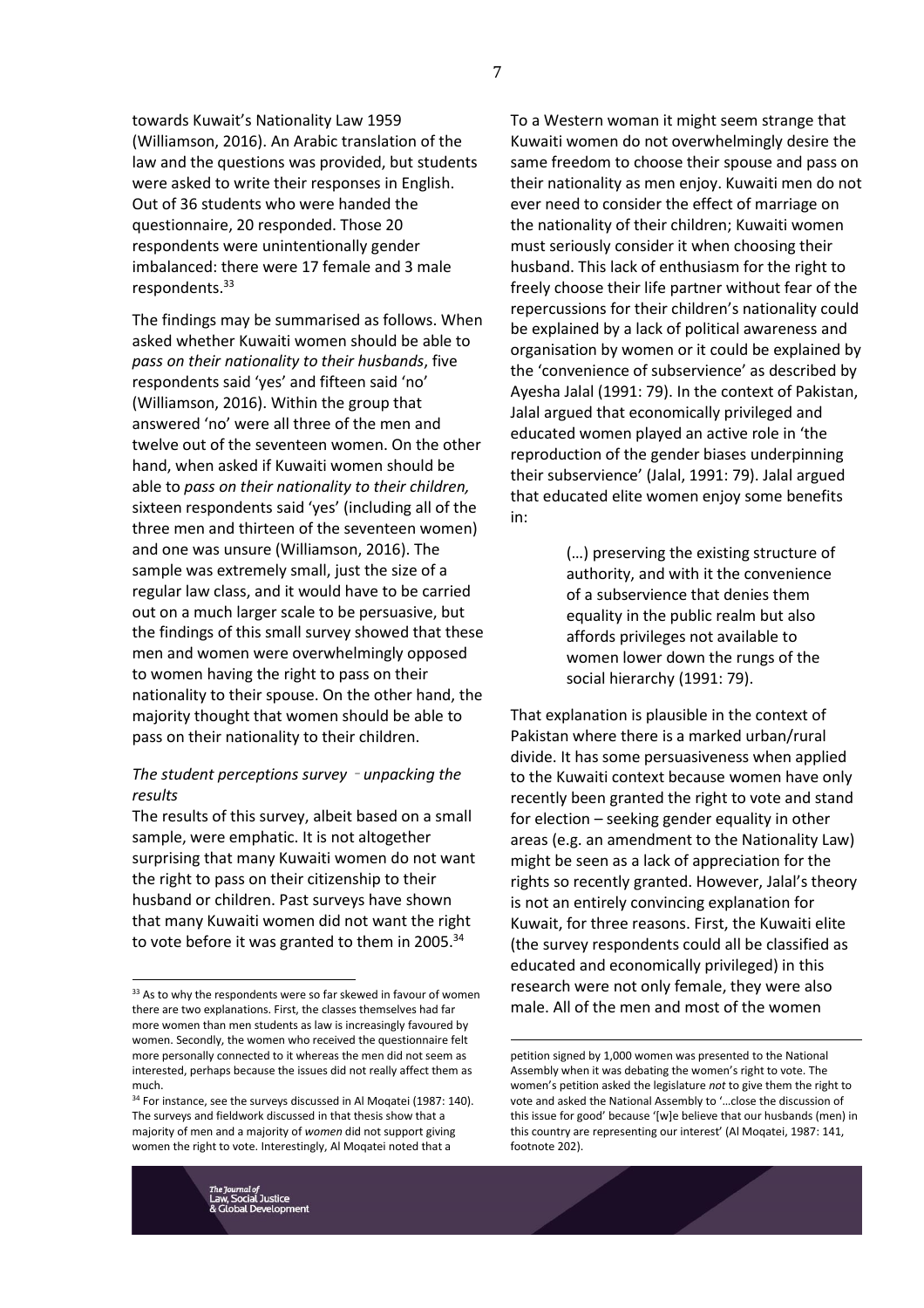agreed that women *should* be able to pass on their nationality to their children: they agreed the law should be changed and they were not seeking to uphold it. There was no subservience in that regard. Secondly, Jalal's argument is built on the basis of the significant rural/urban divide in Pakistan and a clash between the interests of the educated elite and the majority of women who struggle at the lower strata of society.<sup>35</sup> That division is much less noticeable in Kuwait, which, as mentioned above, has the second-highest percapita income in the world; most Kuwaiti women do not struggle in poverty and do have education in doctrinal Islam. Although Kuwaiti women from the urban areas experience superior economic and political opportunities, the 'class' difference is much less significant than in Pakistan.<sup>36</sup> Third, an equal right to pass on nationality to foreign spouses and their children would more likely benefit the educated elite rather than the less educated/poorer Kuwaiti women. That is because the educated elite are more likely to travel abroad to study/work and to work in Kuwait in mixedgender workplaces, thus they are more likely to consider marrying foreign spouses, whereas the less educated women of Kuwait are more likely to stay in Kuwait and marry within their tribe. For the 'elite' to deny themselves the right to freely choose their husband would only harm their own interests. That is not to dismiss outright Jalal's analysis as having any application to the Kuwaiti context, her analysis is relevant and deserves closer examination for its application to Kuwait, but it does not seem likely that her theory would completely explain Kuwaiti women's reluctance to demand full gender equality with regard to nationality rights.

A more plausible explanation is that Kuwaiti women do not want 'rights' if they genuinely sense that those rights are in conflict with their religion or their culture. Feminism exists in Kuwait, but it is a distinctly *Islamic strain of* 

*feminism* (Western feminism is often treated with suspicion or outright hostility), whereby women seek rights only so long as they perceive that the rights are consistent with *legitimate authority*. Legitimate authority has three main sources in an Islamic context: religion, community and political authority. The first concerns primarily the Qur'an and Sunnah as well as the Islamic traditions and fatwas of religious scholars; the second concerns the family and the morals of the Muslim community including the ethnic and tribal affiliations; whereas the third source of authority, the political, is the constitution, the laws and the government.<sup>37</sup> If a Kuwaiti woman perceives that her desires for equality would be in conflict with the sources of legitimate authority, especially the religious sources, she is not likely to see them as 'rights' and will likely not want to pursue them. This is quite understandable when viewed from a devout Muslim woman's point of view but it may seem somewhat strange to a Western liberal feminist who fails to take the specific religious context into account (See Gonzalez, 2013). 38

What is especially revealing to this author about the results of the above survey is the range of *reasons* that were provided in the open-ended questions as to *why* the law should/should not be changed. Firstly, when asked why they do not think women should be able to pass on their nationality to their husbands, the most common response was, 'to protect women from exploitation by men'. The idea expressed in numerous responses was that if women could transmit nationality to their non-Kuwaiti spouses, then women would be at risk of being exploited by foreign men. Their concern was that non-Kuwaiti men would supposedly marry Kuwaiti women as a mere ruse to obtain nationality. Another common reason (and one that all three men put forward) was that Kuwaiti nationality provides many economic advantages – they felt that these benefits should not be shared with foreign males.

l

<sup>&</sup>lt;sup>35</sup> Jalal observed that in Pakistan in 1991 'over 75 percent [of women] live in the rural areas, not infrequently in conditions of abject poverty; an overwhelming majority have little knowledge of doctrinal Islam…' (1991: 71).

<sup>36</sup> On this point see Rizzo (2005) where she noted that '[u]rban residence indicates status because citizens living in Kuwait City are advantaged both economically and politically relative to those living outside of the city' (2005: 44).

<sup>&</sup>lt;sup>37</sup> See the discussion of legitimate authority in an Islamic context in González (2013: 16-17). González carried out an 'Islamic Social Attitudes Survey' based on data collected from 1,139 undergraduate students at Kuwait University in 2007. The findings are described in her book.

<sup>&</sup>lt;sup>38</sup> See Introduction and Chapter 3 where she summarises how Islam and feminism can be reconciled.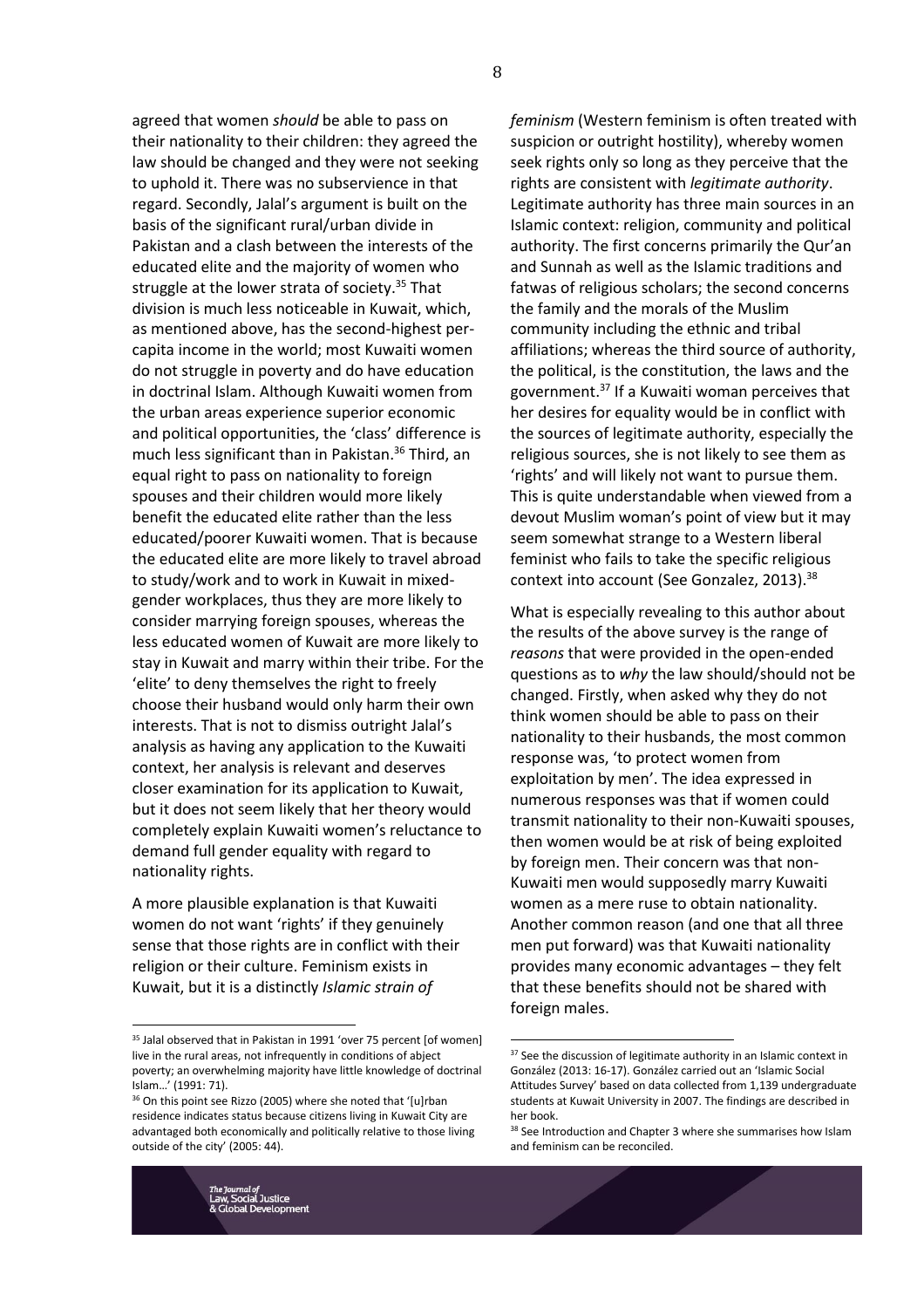Both reasons expose an interesting dynamic. The first reason—protecting women from exploitation—is rooted in a deeply held belief that women should be protected by men and this is based on the Qur'an.<sup>39</sup> However, the sentiment expressed in the survey belies the fact that men can pass on their nationality to non-Kuwaiti women. When asked specifically, the survey respondents did not seem convinced that men could potentially be taken advantage of by foreign women who might only marry a man for his nationality and associated economic benefits. The respondents felt that women could be exploited for their nationality but men could not.

Secondly, the survey responses do not appear to give much credence to the fact that non-Kuwaiti females must (according to the law) wait five years to be able to obtain nationality from their husbands: a similar rule could apply to protect women from non-genuine suitors.

Thirdly, the 'economic advantage' reason seems to expose a different line of thinking. All three male respondents plus several female respondents noted that Kuwaiti nationality carries with it such great economic benefits that these should not be shared with non-Kuwaiti males. Again, this response belies the fact that men can pass on their nationality to their non-Kuwaiti wives who will in turn get some access to said economic benefits – so it appears that for many of the respondents, the problem is with foreign men gaining nationality and therefore gaining economic benefits to which they are not seen to be entitled. This thinking touches on the ingroup/out-group dynamic: genuine Kuwaitis are 'in' and foreign men are definitely 'out' but the students were more willing to see foreign women as being able to join the society as citizens, or at least linger a little closer to the margins.<sup>40</sup>

As for passing on nationality to children, the majority of survey respondents wanted women to

be able to pass on their nationality to their children. Those who opposed it gave the following three reasons. First, they said that because 'the child is an extension of the father – he will have his name so he should have the father's nationality'.<sup>41</sup> Secondly, they said that it must be this way because 'all countries have this rule – children always take their father's name and his nationality'.<sup>42</sup> Thirdly, they said that if the Kuwaiti woman chooses a foreigner then that is her free choice and she will have to live with the fact that her children will be foreigners.<sup>43</sup>

On the other hand, the respondents who thought women *should* be able to pass nationality to their children cited one main reason: it is a straightforward matter of having equal rights. These respondents all stated that if men can pass their nationality to their children, then so should women. A number of respondents thought that it violated the Kuwaiti Constitution to deny women this right when it has been granted to men.

The responses exposed a number of highly interesting, genuinely held and deeply entrenched ideas. The following paragraphs seek to explain some of them. First, the idea that children 'belong' to the father seems to be widely adopted within the survey group. In both Kuwaiti culture and in the Islamic religion, children take the surname of their father; wives do not change their name on marriage. As an aside, this Islamic practice of women retaining their maiden names post-marriage is rather well-aligned with Western feminist thinking on female identity. The practice of a woman changing her name to her husband's name upon marriage is prohibited in Islam.

l

<sup>39</sup> For example, see The Qur'an, chapter 4 verse 34: 'Men are the protectors and maintainers of women because Allah has given the one (men) more strength than the other'.

<sup>&</sup>lt;sup>40</sup> It should be noted that three students remarked that they did not support men passing their nationality to their wives, nor women to their husbands. They wrote in their comments that Kuwaiti nationality has such benefits that it should not be passed on via marriage at all (ie from men or women to any foreigners).

 $41$  This is a quote from a male student's survey. He used the male pronoun to describe the child.

 $42$  For example, a female respondent wrote that she agreed that women should not pass Kuwaiti nationality to their children because, '…in all countries, not just in Kuwait, when the child is birth [sic] he/she take his father name and his nationality'. Another female respondent wrote, '…because all over the world the child take [sic] his father nationality.' Another female respondent wrote 'the children always follow the father and they will take his name so how come they become Kuwaiti if their father are not' (sic). 43 This idea was expressed by two female respondents who seemed to place the 'blame' squarely on the Kuwaiti woman – if she chooses a foreigner she should live with the consequences (her children will

be considered foreigners). This idea—that women can choose a Kuwaiti or a non-Kuwaiti husband and they know the consequences—has been expressed to the author several times by other female students who were not participants in the study.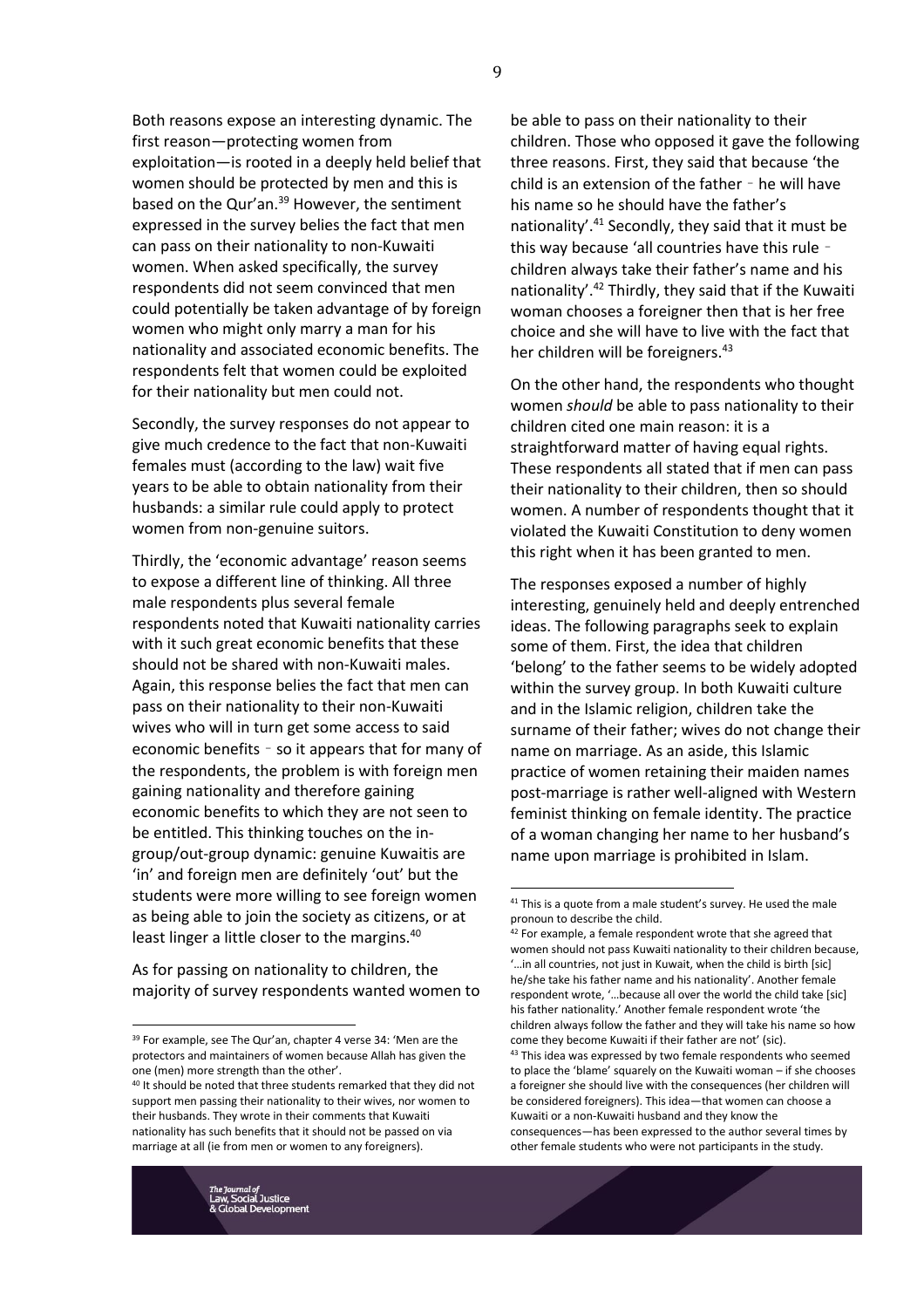Nevertheless, concerning the conflation of surnames with nationality, there is a point to be made here regarding nationality, naming and religion. There is evidence in the Qur'an and Sunnah as to how children should be named.<sup>44</sup> The Qur'an and Sunnah suggest that it is quite natural and religiously acceptable for children to adopt the surname of their father.

However, a number of the respondents in the survey purported to connect the father's surname with nationality. They made what they considered to be a logical leap: since the child receives the father's surname, the child must necessarily also receive his nationality. In this author's opinion, this it not logical; it mixes together Islamic traditions on naming children with something quite separate and not connected - nationality. Although both the State of Kuwait and the religion of Islam are patriarchal, it is contended here that the concept of nationality has no necessary connection with Islam. To the author's knowledge, there is no evidence in the Qur'an or Sunnah to indicate that the concept of 'nationality' (as we know it today) even exists in Islam. Historically, Islam only knew two spheres: *dar al Islam* and *dar al harb.* There was no notion in Islam of 'states' or 'nationality'.<sup>45</sup> The notion of nationality is intrinsically linked to nation states, and those are most likely a Western invention, probably best dated to the Peace of Westphalia in 1648. As has been explored in other writing on the diffusion of Western concepts in Kuwait (Williamson, 2015), nationality and statehood 'appear historically as creations of the Western enlightenment' (Glenn, 2010: 38). <sup>46</sup> Thus, there can be no basis is Islam

for denying women the right to pass *nationality* to their children since *nations and nationality* postdate Islam by around 1000 years.

The views expressed by the students who opposed gender equality in nationality rights may also be explained by reference to the literature on feminism and nationalism. Nationalist sentiment is very strong in Kuwait and this arguably has a direct bearing on the masculine-centered attitudes towards nationality. A Pakistani feminist writer, Aisha Anees Malik, has observed that, 'women have contributed significantly in defining, establishing and maintaining the structures of nations throughout the world' (Malik, 2017: 5). Yet studies on nationalism often lack any gender perspective (Malik, 2017: 3). The observations of Enloe are particularly interesting when applied to the Kuwaiti students' responses. Enloe argues that 'women and nationalism are completely antithetical to one another' (Enloe, 2000: 4). She says that nationalism has always sprung out of a 'masculinised memory, masculinised humiliation and masculininsed hope' (Enloe, 2000: 45). According to Enloe, nationalist men see their women only as 'a) the community's or the nation's most valuable possessions; b) the principal vehicles for transmitting the whole nation's values from one generation to the next c) bearers of the nation's future generations (…) e) most susceptible to assimilation and co-option by insidious outsiders' (Enloe, 2000: 54). This theory helps to explain the lack of enthusiasm by men and women elites for gender quality in Kuwait's nationality laws. Interestingly, the students' reasons for opposing gender equality in the Nationality Law echo Enloe's conception of nationality being male-centered.

In conclusion, there is no clear cultural or religious basis for claiming that children must take the nationality of their father – it is an invention (arguably, a *masculine* invention), merely an established cultural norm. That being the case, it can be changed. Culture is fluid – it can and should change according to the needs of the society. As Choudhury argues, those who justify doing nothing by way of gender reform often take culture as something that is 'bounded, unchanging and settled' (Choudhury, 2015: 213, 234) and at

 $\overline{a}$ 

<sup>44</sup> The Qur'an, chapter 33 verse 5: 'Call [or ascribe] them after their fathers. That is most just in the sight of Allah'. That verse deals with establishing the paternity of a newborn. Even an illegitimate child born to a mother by a man who is not her husband will bear the name of the mother's legitimate husband. This is sometimes referred to rather crudely as the notion that the illegitimate child belongs to the owner of the mattress on which it was conceived. The verse is not about surnames *per se.* Surnames are a rather recent invention, to keep track of the family line, but there is evidence that Muslims should continue with the Arab tradition of adopting the father's surname, for instance, Mohammad ibn Abdullah (Ibn Abdullah, 2017).

<sup>45</sup> Members of the Islamic community or *ummah* were members by virtue of their submission to Islam, not by virtue of their 'nationality'. Note that the author is not an Islamic scholar and stands to be corrected on this point.

<sup>46</sup> For a definition of a 'state' see for example the Montevideo Convention on the Rights and Duties of States (UNTC, 1933).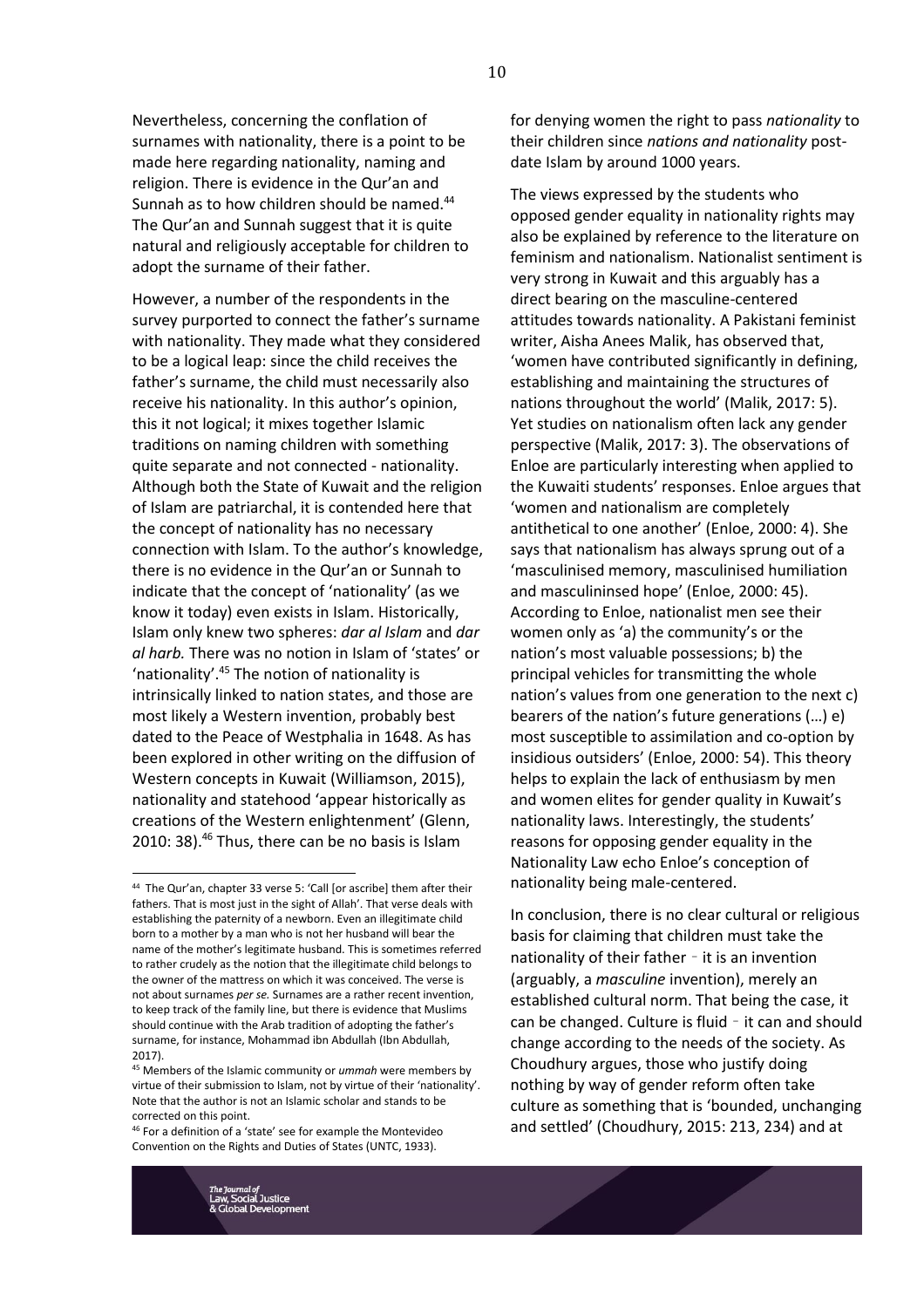the same time they ignore the contestations within cultural groups. She argues, and we agree, that culture should be viewed as more fluid. There are plenty of examples of how women were once treated and how culture has changed. In 1872, a woman was denied admittance to the bar in the US because of her delicate nature.<sup>47</sup> Happily, that cultural view of women no longer exists in the US – although of course there are still issues there (and everywhere) concerning gender inequality. The point is that cultural attitudes towards women can change substantially over time: they are not set in stone. The same might be said about nationality, women and Kuwaiti law: the mindset that women cannot pass nationality to their children because children take their father's name and his nationality, and that she might be taken advantage of by foreign men, is a cultural bias, not a religious rule, and therefore it can be changed.

The students' responses in the survey, particularly the ones that supported a change in the law because of its inequality, leads us into a legal analysis of the extent to which the current Nationality Law complies with domestic and international law. Both are discussed briefly in the next section.

# **Gender equality in national and international law**

Kuwait's Nationality Law predates the Kuwait Constitution. However, it should nevertheless be consistent with the Constitution. There are several relevant articles in the Kuwait Constitution. In Part II, entitled 'Fundamental Constituents of the Kuwaiti Society' are some important provisions. Article 7 provides in the English translation that 'Justice, Liberty and *Equality* are the pillars of Society…' Article 8 provides that '[t]he State safeguards the pillars of Society and ensures security, tranquillity and *equal opportunity* for

citizens.' Article 9 provides that '[t]he family is the cornerstone of Society. It is founded on religion, morality and patriotism. Law shall preserve the integrity of the family, strengthen its ties and protect under its auspices motherhood and childhood'. Last but not least, is Part III, entitled 'Public Rights and Duties'. Within it, Article 27 provides that 'Kuwait nationality shall be defined by law' and Article 29 intriguingly provides that 'All people are equal in human dignity, and in public rights and duties before the law, *without distinction as to race, origin, language or religion*' (emphasis added).<sup>48</sup>

*Lost in translation: is gender discrimination prohibited by the Kuwaiti Constitution?* There are some problems with interpreting the above constitutional provisions. It is clear from Article 29 of the English translation that gender is *not* one of the specified grounds upon which discrimination is prohibited. In fact, 'gender' is not specifically mentioned in any English translation (official or otherwise) of Article 29. Gender is usually specifically mentioned as a prohibited basis for discrimination in most constitutions and international human rights documents. At first glance, that appears to be a deliberate omission from Article 29, given that the Kuwait Constitution was drafted in 1962 and there were several examples to hand, which *do* specifically include gender.<sup>49</sup> However, Article 29 begins by stating that all people are equal in human rights and duties. In addition, equality is one of the 'pillars of Society', which is supposedly safeguarded by the State. Therefore, it is difficult to see how, constitutionally speaking, women could be given fewer nationality rights than men.

Furthermore, in the process of carrying out this research a serious translation inconsistency was discovered. The author noticed that the Arabic

l

<sup>&</sup>lt;sup>47</sup> The US Supreme Court held that '[T]he civil law as well as nature herself, has always recognized a wide difference in the respective spheres and destinies of man and woman. Man is, and should be, woman's protector and defender. The natural and proper timidity and delicacy which belongs to the female sex evidently unfits it for many of the occupations of civil life…The harmony, not to say identity, of interest and views which belong, or should belong, to the family institution, is repugnant to the idea of a woman adopting a distinct and independent career from that of her husband' (U.S. Supreme Court, 1987).

<sup>48</sup> Note that this is the official translation of Article 29 but, as discussed below, it is posited here that this is an incorrect translation. '*Jins*' (in Arabic), which means 'gender' or 'sex' in English, is specifically mentioned in the Arabic version but not in any of the English translations.

<sup>49</sup> For example, the Universal Declaration of Human Rights (UDHR) provides in article 1 that all human beings are born free and equal and in article 2 that 'Everyone is entitled to all the rights and freedoms set forth in this Declaration without distinction of any kind, such as race, colour, sex, language, religion, political or other opinion, national or social origin, property, birth or other status' (UN General Assembly, 1948).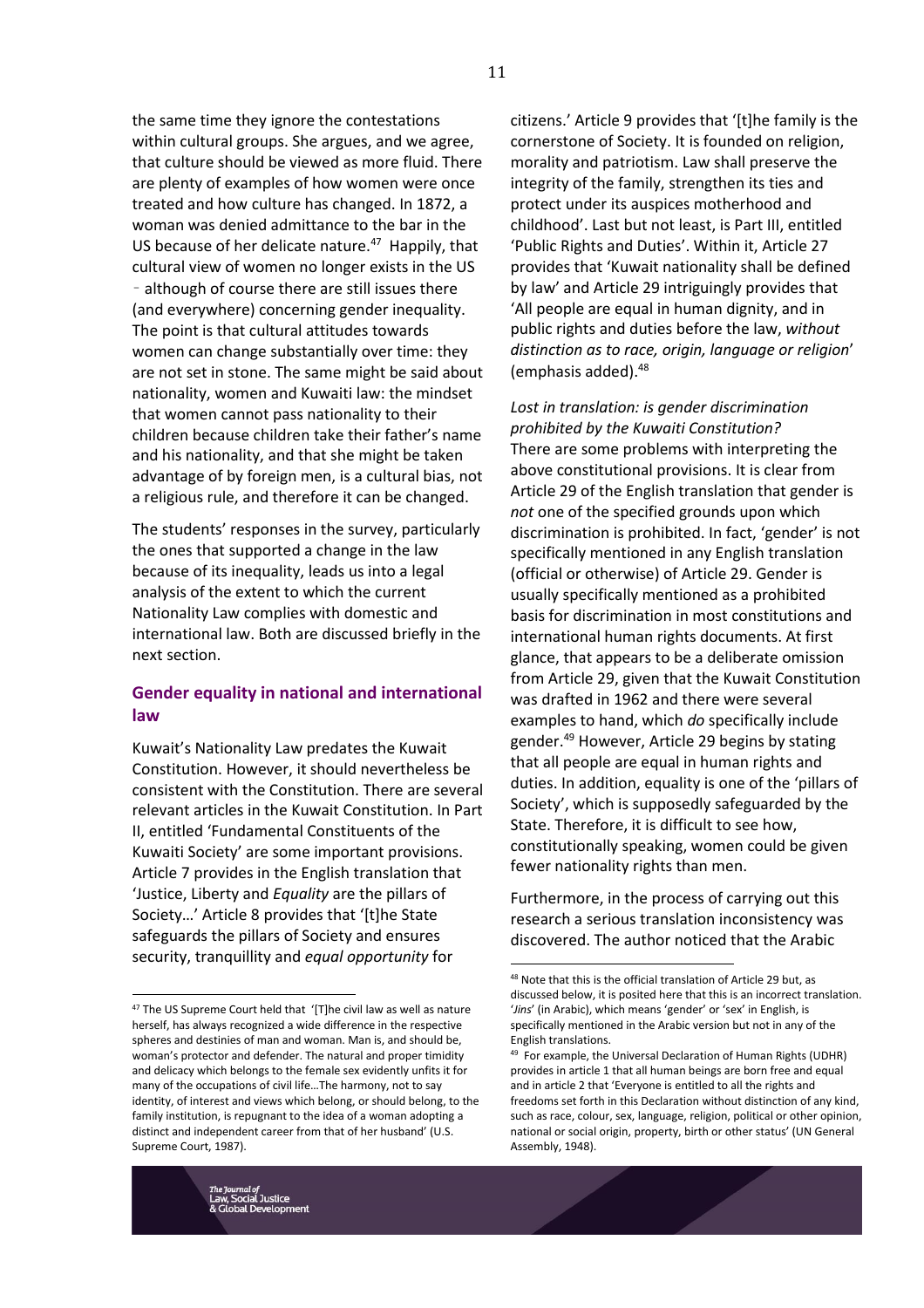version of the Kuwait Constitution does not match any official English translation. Article 29 in the Arabic text states that there may be no discrimination on the grounds of something called '*jins*', which translates in English as 'gender' or 'sex'.<sup>50</sup> However, it seems that the concept and word 'gender' may have been quite literally 'lost in translation' between the original Arabic (where it is present as '*jins*') and all English translations (where it is conspicuously absent). $51$  In the English version of Article 29, 'gender' is definitely missing but 'race' has mysteriously been inserted. If *jins* is indeed in the original Arabic version then an argument cannot be sustained that Kuwait permits discrimination based on gender, despite the fact that 'gender' is missing from all English translations of Article 29.<sup>52</sup> To summarise, the word 'race' is in the English version of Article 29, but not in the Arabic; conversely the Arabic word for 'gender' (*jins*) is in the Arabic version but not in the English.

If this is a mistake in translation—as it certainly appears to be—then it is a significant error that has persisted unnoticed for decades and it should be rectified. The author's inquiries into this matter

<u>.</u>

suggest that ever since its translation by the Kuwait Government Press in May 1965, the same errors have been repeated in all subsequent English translations of Article 29. This mistake should be brought to the attention of Kuwait's National Assembly so that it can be corrected in the official English translation as well as in all other copies disseminated on the internet. International human rights bodies inevitably rely on the English translations and it may be observed they are all currently misleading. This may not have been noticed because when Kuwait makes representations to the international bodies, it would be basing its submissions on the Arabic version, which does appear to prohibit discrimination on the basis of gender.

*CEDAW and Kuwaiti nationality issues* Kuwait has been criticised by international human rights bodies for its laws relating to women's rights. A comprehensive analysis of that criticism and the rebuttal to it is beyond the scope of this article. However, it should be noted that Kuwait ratified CEDAW on 2 September 1994. Article 9 of CEDAW requires States Parties to provide equal rights for both men and women to pass on their nationality. Kuwait made three key reservations to CEDAW and one of them concerns Article 9 paragraph 2. Kuwait stated that '[it] reserves its right not to implement the provision contained in Article 9 paragraph 2, of the Convention, inasmuch as it runs counter to the Kuwait Nationality Act, which stipulates that a child's nationality shall be determined by that of his father' (CEDAW, 2007). The Government's intention in 1959, which was reiterated in 1994 when it ratified CEDAW, is that only men can pass on their nationality to their children. Two observations are offered: first, Kuwait's reservation did not mention the basis for denying women's rights to pass on nationality to their *spouses*, thus, that denial of women's rights is not part of the reservation, and secondly, the reservation is not made on the basis of a real or perceived conflict with Islam or Shari'a.<sup>53</sup> The

<sup>50</sup> According to the translation provided to the author by the Kuwait International Law School's Law Librarian Khalid Al Mutairi on 29 March 2016, confirmed in personal correspondence on file with the author. Furthermore, Dr Mohammad Al Moqatei and Dr Yusri Al Assar, both constitutional law professors at Kuwait International Law School, have personally confirmed with the author that the word 'jins' in the Arabic version of Article 29 means 'gender'. It is worth noting that in Al Moqatei (1987: 54) Al Moqatei states in footnote 234 that Article 29 of the Constitution includes 'sex' as a grounds upon which discrimination will not be permitted. However, that observation must have been based on his own—correct—translation of the Kuwaiti Constitution. He does not appear to have been relying on any official English translation, which omits reference to gender in Article 29.

<sup>51</sup> The English translation that is used here was accessed from HeinOnline and it states on the bottom of the first page that it was 'Published in English by Kuwait Government Press. Supplied by the Foreign Ministry in May 1965'. Thus, the author assumes it to be an official translation and the most reliable translation available. <sup>52</sup> The author has found at least six versions online and they all use the same formula, without reference to 'gender' or 'sex' in Article 29. Other seemingly reputable translations are available in various places such as at the 'Constitute Project' (Constitute, 2018). The Constitute Project.org translation also uses 'race, origin, language or religion' and does not include gender or sex. It appears to be up-to-date because the PDF online was dated 18 February 2016. Similarly, see also Kuwait Constitution (no date) where the same formulation is used. See also the World Intellectual Property Organization (2017) translation of the Kuwait Constitution. The WIPO translation is also used by the Library of Congress (U.S.).

<sup>53</sup> Kuwait made two other reservations to the CEDAW, one of which was made on the basis that there is a conflict with Shari'a. Kuwait declared that it 'does not consider itself bound by Article 16(f) of CEDAW inasmuch as it conflicts with the *Islamic Shari'a*'. Article 16(f) deals with rights of guardianship, wardship, trusteeship and adoption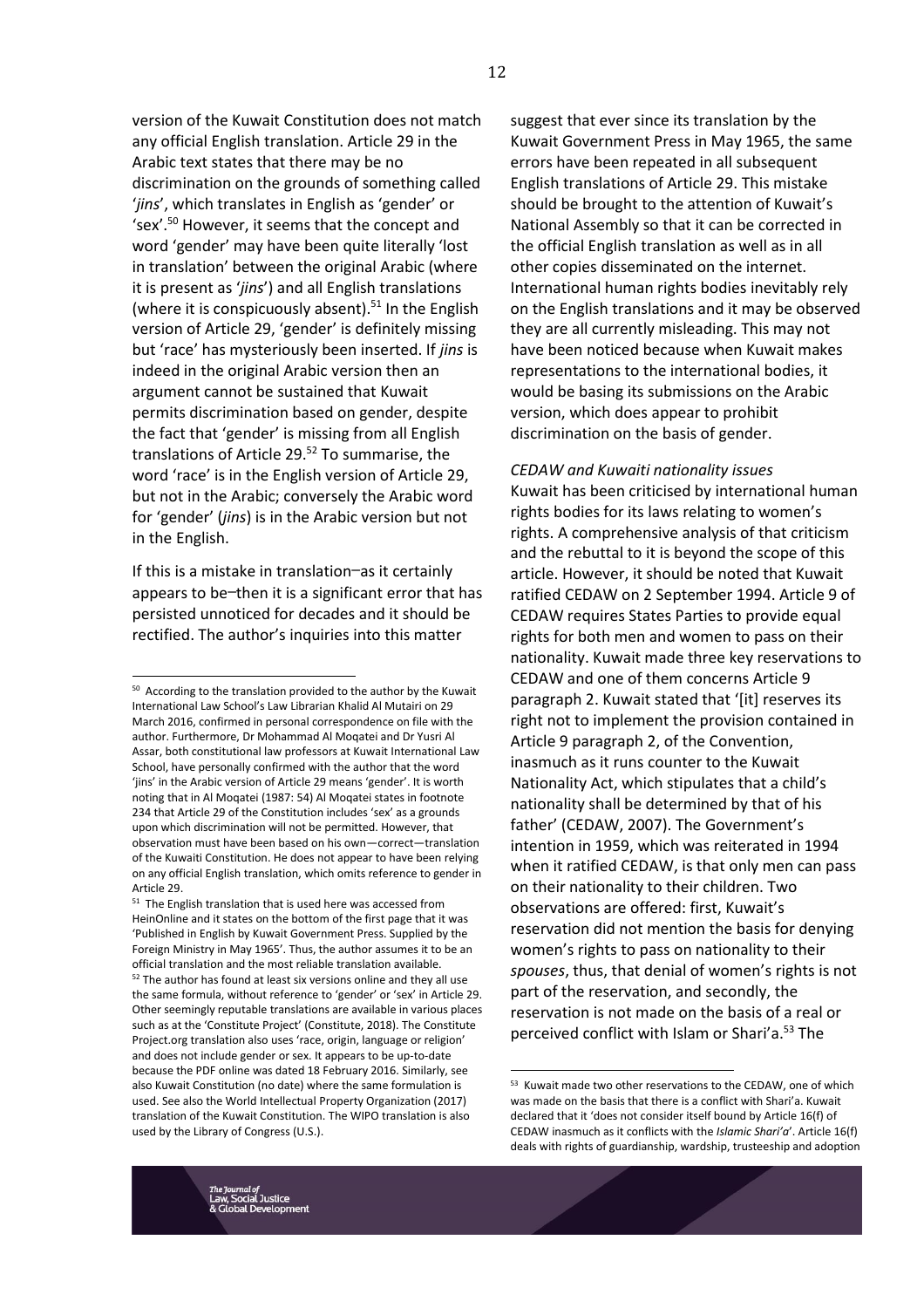reservation is simply made on the basis that CEDAW Article 9(2) conflicts with the Nationality Law. That should give rise to some hope: domestic laws can be changed whereas Shari'a (arguably) cannot.

Kuwait has been frequently criticized for making this reservation, since it appears to defeat the objects and purpose of CEDAW. Kuwait is potentially breaching the Vienna Convention on the Law of Treaties.<sup>54</sup> Pursuant to Article 18 of the Vienna Convention, States are obliged to refrain from acts that would defeat the object and purpose of a treaty when it has signed or ratified it or it has expressed its consent to be bound by it. In 2011, the CEDAW Committee (again) called upon Kuwait to remove its reservation to Article 9(2) and urged Kuwait to fully implement CEDAW (CEDAW, 2011). <sup>55</sup> In its 2011 report, the CEDAW Committee stated that it had 'serious concern' about the Nationality Law and it explicitly called for its review:

> [T]o ensure equality between women and men with regard to the acquisition, change and retention of nationality and to enable Kuwaiti women to pass their nationality to their children and to their foreign spouses... (UNHCR translation, 2017: 37a).

The CEDAW Committee called for that change to take place before the next report in October 2015. The call was not heeded.

External pressure from other states, academics and international human rights bodies is likely to be perceived within Kuwait as external interference and easily dismissed as another example of Western human rights' universalism or cultural imperialism.<sup>56</sup> Thus, Kuwaiti reformists

should be careful not to frame their case as an effort to modernize along the lines of Western models of citizenship. If the external calls for reform are the only calls for reform, it is possible that conservative elements will simply dismiss them as 'a wholesale attack on the integrity of the Islamic polity and a capitulation to Western cultural imperialism' (Kandiyoti, 1991: 3). To be effective, change must be instigated from within.

# **Solutions**

The problems exposed by the Kuwait Nationality Law 1959 require solutions. Set forth below is a four-point approach, no element of which is new *per se,* but perhaps taken together might create a new outcome.

## *L is for Law*

There is a clear need to revise the law not only on nationality issues but in other areas concerning gender equality, as well. This needs to be done to achieve the SDGs, discussed above and to ensure that all Kuwaitis can share equally in the benefits of development. That needs effort from those who work with the law. For example, civil society needs to be part of the discussion.<sup>57</sup> The legal community – including lawyers, judges, academics and students – need to examine the law closely, and push for law reform. Put simply, the law should be widely analysed from a gender perspective and, when found from within to be defective, changed. The Nationality Law is inconsistent with CEDAW, the Vienna Convention, as well as the Kuwait Constitution.

## *A is for Attitudes and Values*

<u>.</u>

Law reform cannot occur in a vacuum: it must not get too far out of step with attitudes and values. The resistance to women's equality in terms of nationality rights is embedded in culture, not necessarily in religion. Culture is fluid, it can and will change. Just as the West has gone through many stages of recognizing women's rights, so will the developing counties. There is no shame in that – development can and should be a positive thing.

of children. Adoption is not recognized in Islam. Thus, if Kuwait thought that its reservation to Article 9(2) was also based on Shari'a it presumably would have also stated that. By omitting such a reference, it may be assumed that the reservation was not based on any perceived conflict with Shari'a.

<sup>54</sup> Kuwait acceded to the Vienna Convention on 11 November 1975. <sup>55</sup> These observations were made in response to Kuwait's combined third and fourth periodic reports.

<sup>56</sup> Kandiyoti discussed this problem in the context of Muslim societies in general when she observed that: 'Both colonial administrators and Christian missionaries attempted to reform the sexual mores and

family traditions of Muslims as part of their "civilising" mission' (Kandiyoti, 1991: 7).

<sup>&</sup>lt;sup>57</sup> The Kuwait Society for Human Rights wrote a report in 2015 calling on the government to change, *inter alia,* the Nationality Law because it does not treat women equally. See (CEDAW, 2015).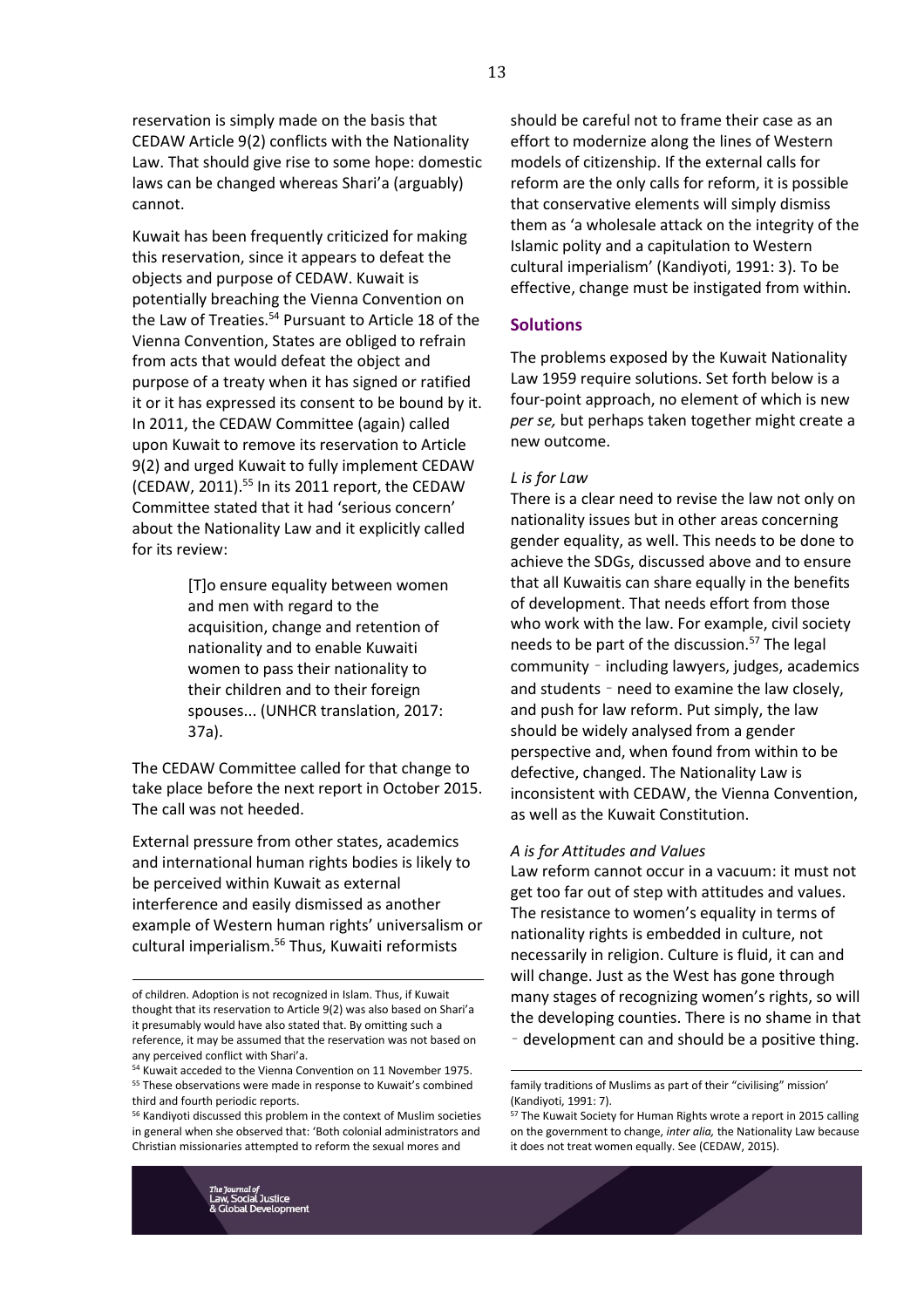Kuwait is an Islamic country and Muslims are proud of their religion and cultural heritage in promoting women's rights in an era, and in a region, where they were once (pre-Islam) woefully inadequate.

Current attitudes and values need to be ascertained. The Nationality Law was written in 1959. The attitudes it represented may have changed since then. Kuwait should adopt a largescale project to survey the current attitudes and values of its society. It should consider a referendum on the Nationality Law. If there has been a change in attitudes, that should be reflected in a change in the law. If there is no groundswell of public opinion for change, then the law might best be left alone, but at least some data on public attitudes and values would help determine the direction. Public awareness needs to be raised about the effects of gender inequality on women, children and development.

#### *T is for Theory*

Law, education and a public awareness campaign should be backed up by theory. There is plenty to call-upon in this area: feminist legal theory, critical legal studies theory, natural law, legal positivism, universalism versus cultural relativism, human rights and sovereignty (see Adelman, 2008) and gender perspectives on nationalism (see Enloe, 2000: 72 and Malik, 2017: 70). There is a place for theory in the struggle to realize development and gender equality goals. It is contended that theories of justice, rather than feminist legal thought, might provide an alternative angle. To utilize John Rawls' theory of justice, and in particular his writing on the 'original position', it could be argued that if humans were behind a 'veil of ignorance' and did not know whether they would be born as a male or a female in Kuwait, would they choose to have the present nationality law?<sup>58</sup> Or would they choose a more genderneutral one? Rawls' theory of justice as fairness would lead one to question the fairness of a law that gives tangible advantages to men over women. Being a female Kuwaiti means that marriage choices are severely limited (to Kuwaiti men), if they want their children to grow up as Kuwaiti citizens. If placed behind Rawls' famous

<sup>58</sup> John Rawls *A Theory of Justice* (Belknap Press 1999).

<u>.</u>

....<br>.ial Justice

'veil of ignorance' all Kuwaitis would surely prefer to know that they can marry whoever they choose, and no matter what gender they are, they would be able to share their nationality freely with their spouse and children. That would also be good for family solidarity: there would be no need for sham (or real) divorces to take advantage of the loophole in the current nationality law that allows nationality to be passed to children over 21 when the Kuwait mother gets divorced from the foreign father. Theoretical discussions also must take into account the Shari'a perspective. Shari'a is a source, but not *the* source, of law in Kuwait.<sup>59</sup>

#### *E is for Education*

The responses to the student perceptions survey showed that students lack education and awareness about nationality laws in general. Some of them think that 'all countries' have laws that only allow men to pass nationality to their children. That is not the case. Only twenty-seven countries restrict a woman's right to pass on nationality to her children and/or her spouse. Many Arab countries have already reformed their laws in this area. Iraq<sup>60</sup> and the UAE $61$  are relevant examples: men and women in those Islamic, Arab countries have equal rights to pass on nationality. In addition, all of the North African countries (Morocco, Tunisia, Algeria, Libya and Egypt) plus Yemen allow women to pass on their nationality to their children regardless of their father's nationality (Sajwani, 2011). Kuwaiti law students and the wider Kuwaiti society cannot be blamed if they do not know that their country's nationality laws are quite rare and out of step with other countries' nationality laws. Educators and civil society should work together to open a discussion and better inform Kuwaiti citizens of what they are entitled to, in terms of nationality rights and in relation to Islamic Shari'a. There is cause for hope in this regard. In February 2017, a forum was held in Kuwait to discuss the reasons why the current

<sup>59</sup> Kuwait Constitution, Article 2.

 $60$  The Iraqi Constitution provides in Article 18, Second, that 'anyone who is born to an Iraqi father or to an Iraqi mother shall be considered an Iraqi' (Government of Iraq, no date).

 $61$  The UAE changed its nationality laws by presidential decree in 2011 to give men and women an equal right to pass on their nationality to their spouses and their children. This was the first such law change within the UAE and within the GCC. It was speculated at the time that it might have a 'domino' effect in the region (Sajwani, 2011).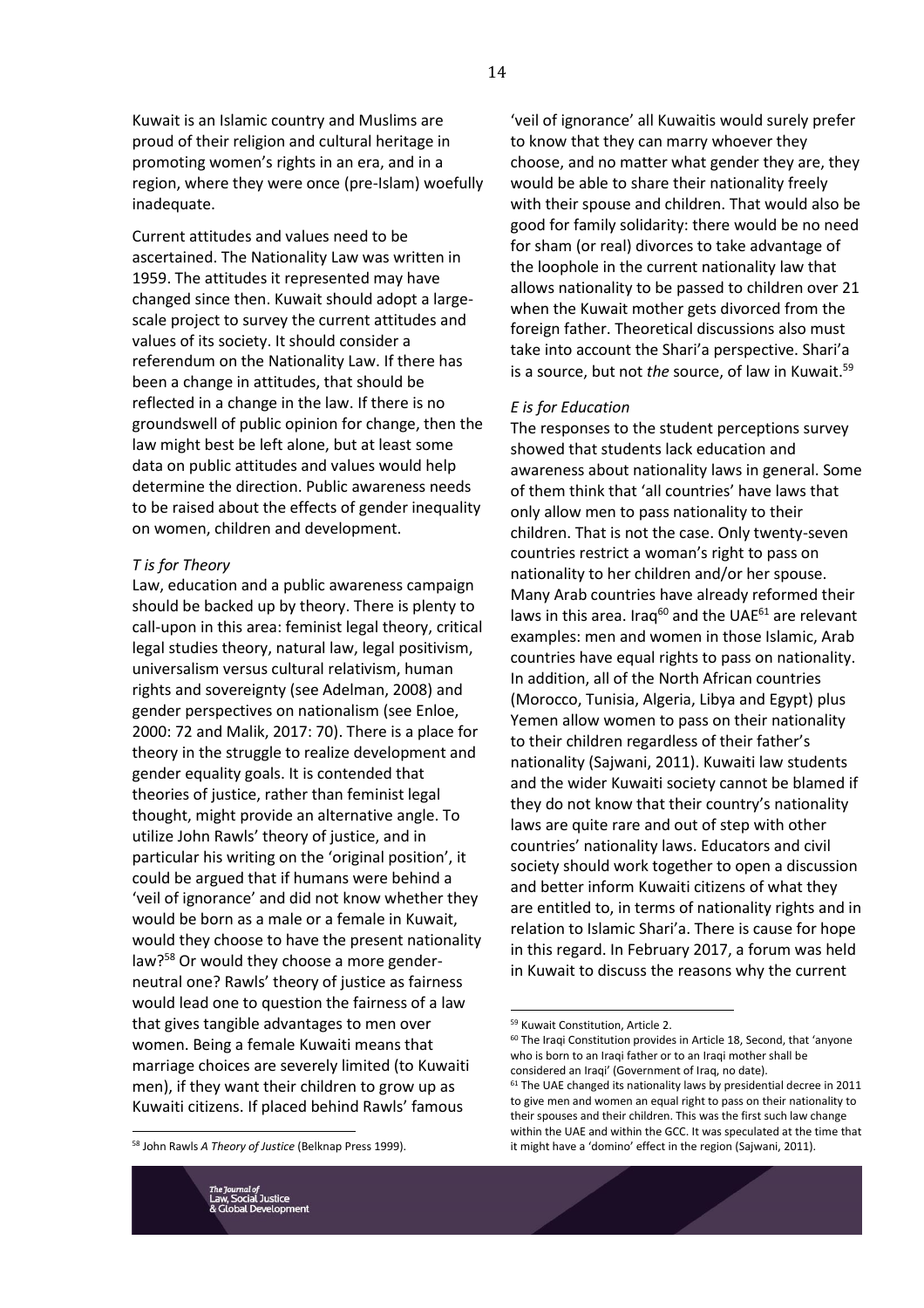citizenship laws are unconstitutional and unfair to women (Al Seyassah, 2017). Speakers from the Women's Cultural Social Society, lawyers and law professors all spoke out publicly about the unfairness of the Nationality Law both to Kuwaiti women, and to children of Kuwaiti women. Change is coming and it will come from within Kuwait, but education and awareness-raising will be an integral part of that reform process.

### **Conclusion**

This paper puts forward the argument that if states are serious about sustainable development, they will need to give serious consideration to each and every one of the SDGs. This paper has sought to draw out the need to achieve gender equality in nationality laws to assist realisation of all the SDGs. Development is multi-faceted by nature and the problems and solutions will be multi-faceted, too. The suggestion above of pursuing a four-pronged approach (Law, Attitudes, Theory and Education, or 'LATE') is just a very simple way of stating that development—in all its shapes and forms—will take time to achieve and it will take simultaneous efforts on different fronts from various groups and individuals *within* Kuwaiti society.

Defining out and deliberately excluding some individuals, simply because they happen to be born to a Kuwaiti mother and not a Kuwaiti father, means excluding all those children, and subsequently their descendants, from the benefits of development. It means that a child born to a Kuwaiti mother and foreign father will have less access to education, employment, social benefits and health care – all of which are pre-requisites for development. It is contended here that the Nationality Law 1959 should be changed. Article 2 ought to simply state that *any person born in or outside Kuwait, to a Kuwaiti father or a Kuwaiti mother, is a Kuwaiti*. To achieve gender quality, social justice and sustainable development, it is submitted that Kuwaiti women ought to be allowed to pass their nationality to both their husbands and their children, but at the very least, the latter. If that happens, then perhaps *all* Kuwaiti citizens would be welcome to join in and reap the benefits of development in their country.

#### **References**

Adelman, S. (2008) Between the Scylla of Sovereignty and the Charybdis of Human Rights: The Pitfalls of Development in Pursuit of Justice, *Human Rights and International Legal Discourse,* 2: 17.

Ahmad, A. (2017) *Everyday Conversions: Islam, Domestic Work and South Asian Migrant Women in Kuwait,* North Carolina: Duke University Press.

Al Moqatei, Mohammad A. A. (1987) *A Study of the Kuwaiti Constitutional Experience (1962-1986)* PhD Thesis, Warwick University (Coventry, United Kingdom).

Al Seyassah, H. (2017) Citizenship Laws Unfair to Women – "Equal opportunities", *Arab Times,* 18 February, 2017. Available at[: http://www.arabtimesonline.com/news/citizenship-laws](http://www.arabtimesonline.com/news/citizenship-laws-unfair-women-equal-opportunities/)[unfair-women-equal-opportunities/](http://www.arabtimesonline.com/news/citizenship-laws-unfair-women-equal-opportunities/) (last accessed 14 February 2018).

Ali, Abdullah Yusuf (1983) *The meaning of the Holy Quran*, Maryland: Amana Publications.

CEDAW (2011) *Concluding Observations of the Committee on the Elimination of All Forms of Discrimination Against Women, Fiftieth Session, Geneva, 3-21 October 2011*, UN Doc CEDAW/C/KWT/CO/3-4, 18 October 2011, especially [14]

[<http://www2.ohchr.org/english/bodies/cedaw/docs/co/CEDA](http://www2.ohchr.org/english/bodies/cedaw/docs/co/CEDAW-C-KWT-CO-3-4.pdf) [W-C-KWT-CO-3-4.pdf](http://www2.ohchr.org/english/bodies/cedaw/docs/co/CEDAW-C-KWT-CO-3-4.pdf) (last accessed 30 March 2016).

CEDAW (2015) *Kuwait, Report on Women's Rights – Submitted to the Committee on the Elimination of Discrimination against Women [sic) (CEDAW)*, September 2015. Available at:

[http://tbinternet.ohchr.org/Treaties/CEDAW/Shared%20Docu](http://tbinternet.ohchr.org/Treaties/CEDAW/Shared%20Documents/KWT/INT_CEDAW_NGO_KWT_21620_E.pdf) [ments/KWT/INT\\_CEDAW\\_NGO\\_KWT\\_21620\\_E.pdf](http://tbinternet.ohchr.org/Treaties/CEDAW/Shared%20Documents/KWT/INT_CEDAW_NGO_KWT_21620_E.pdf) (last accessed 30 March 2016).

Choudhury, C. A. (2015) Beyond Culture: Human Rights Universalisms versus Religious and Cultural Relativism in the Activism for Gender Justice, *Berkeley Journal of Gender, Law and Justice,* 30, pp. 226-231.

Coalition Equality Without Reservation (2007) *Kuwait*, 10 April, 2007 [Online] Available at:

[https://cedaw.wordpress.com/2007/04/10/kuwait](https://cedaw.wordpress.com/2007/04/10/kuwait-reservations-to-cedaw/)[reservations-to-cedaw/](https://cedaw.wordpress.com/2007/04/10/kuwait-reservations-to-cedaw/) (last accessed 15 February 2018). Constitute (2018) *Kuwait's Constitution of 1962, Reinstated in 1992*. Constituteproject.org. Available at:

[https://www.constituteproject.org/constitution/Kuwait\\_1992.p](https://www.constituteproject.org/constitution/Kuwait_1992.pdf?lang=en) [df?lang=en](https://www.constituteproject.org/constitution/Kuwait_1992.pdf?lang=en) (last accessed 15 February 2017).

Enloe, C. (2000) *Bananas, Beaches and Bases: Making Feminist Sense of International Politics,* California: University of California Press.

Foreign Ministry of Kuwait (1965) *The Constitution of the State of Kuwait*, HeinOnline.

Glenn, H. P. (2010) *Legal Traditions of the World* (4<sup>th</sup> edn) Oxford: Oxford University Press.

González, A. (2013) *Islamic Feminism in Kuwait – The Politics and Paradoxes* United States, Palgrave Macmillan. Government of Iraq (no date) *Iraqi Constitution* [Online] Available at:

[http://www.iraqinationality.gov.iq/attach/iraqi\\_constitution.pd](http://www.iraqinationality.gov.iq/attach/iraqi_constitution.pdf) [f](http://www.iraqinationality.gov.iq/attach/iraqi_constitution.pdf) (last accessed 30 March 2016).

Human Rights Watch (2015) *Kuwait: New Law a Breakthrough for Domestic Workers*, 30 June 2015. Available at:

[https://www.hrw.org/news/2015/06/30/kuwait-new-law](https://www.hrw.org/news/2015/06/30/kuwait-new-law-breakthrough-domestic-workers)[breakthrough-domestic-workers](https://www.hrw.org/news/2015/06/30/kuwait-new-law-breakthrough-domestic-workers) (last accessed 14 February 2018).

Ibn Abdullah, M. (no date) Islamic Rulings for Newborn Babies, *IslamicLessons.com.* Available at:

[http://islamiclessons.com/blog/islamic-rulings-for-new-born](http://islamiclessons.com/blog/islamic-rulings-for-new-born-babies-3-naming-the-newborn/)[babies-3-naming-the-newborn/](http://islamiclessons.com/blog/islamic-rulings-for-new-born-babies-3-naming-the-newborn/) (last accessed 27 March 2016). IUGG (2016) *List of Developing Countries* [Online] Available at: [http://atp-](http://atp-pasture.org.uk/uploads/resources/List_of_developing_countries___26th_IUGG_GENERAL_ASSEMBLY_2015.pdf)

[pasture.org.uk/uploads/resources/List\\_of\\_developing\\_countrie](http://atp-pasture.org.uk/uploads/resources/List_of_developing_countries___26th_IUGG_GENERAL_ASSEMBLY_2015.pdf)